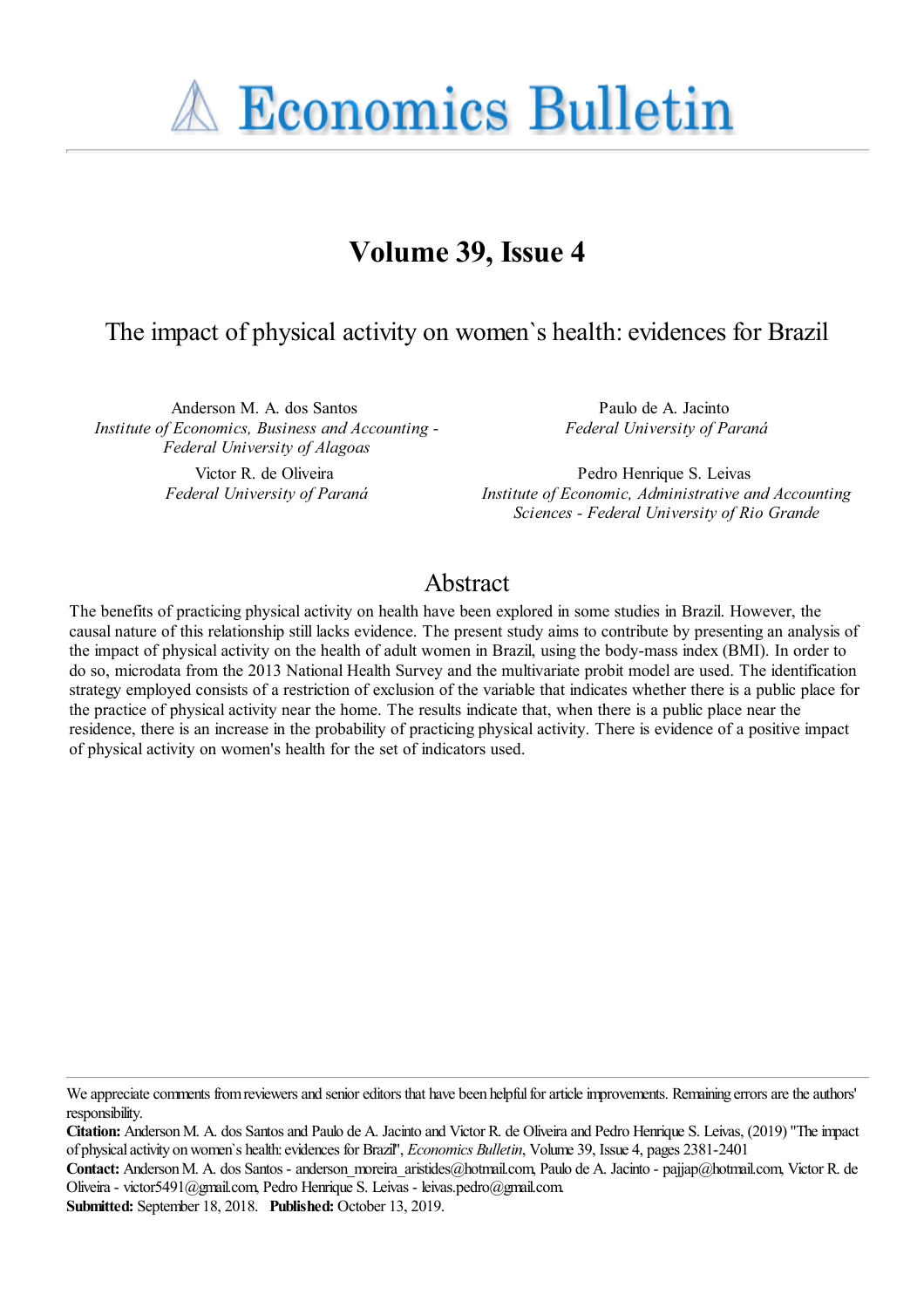

# Submission Number: EB-18-00756

## THE IMPACT OF PHYSICAL ACTIVITY ON WOMEN'S HEALTH: EVIDENCES FOR BRAZIL

Anderson M. A. Dos santos Paulo de A. Jacinto *Institute of Economics, Business and Accounting - Federal University of Alagoas Federal University of Paraná*

Victor rodrigues De oliveira Pedro H. Leivas

*Federal University of Paraná*

*Institute of Economic, Administrative and Accounting Sciences - Federal University of Rio Grande*

## *Abstract*

The benefits of practicing physical activity on health have been explored in some studies in Brazil. However, the causal nature of this relationship still lacks evidence. The present study aims to contribute by presenting an analysis of the impact of physical activity on the health of adult women in Brazil. In order to do so, the microdata of the National Health Survey of 2013, which allows the construction of self-assessed health indicators, of different chronic diseases and of weight indicators, are used. To address the endogeneity between physical activity and health practice, a multivariate Probit model is used. The identification strategy employed consists of a restriction of exclusion of the variable that indicates if there is a public place for the practice of physical activity near the home. The results indicate that it increases the probability of practicing physical activity when there is a public place near the residence. There is evidence of a positive impact of physical activity on women's health for the set of indicators used.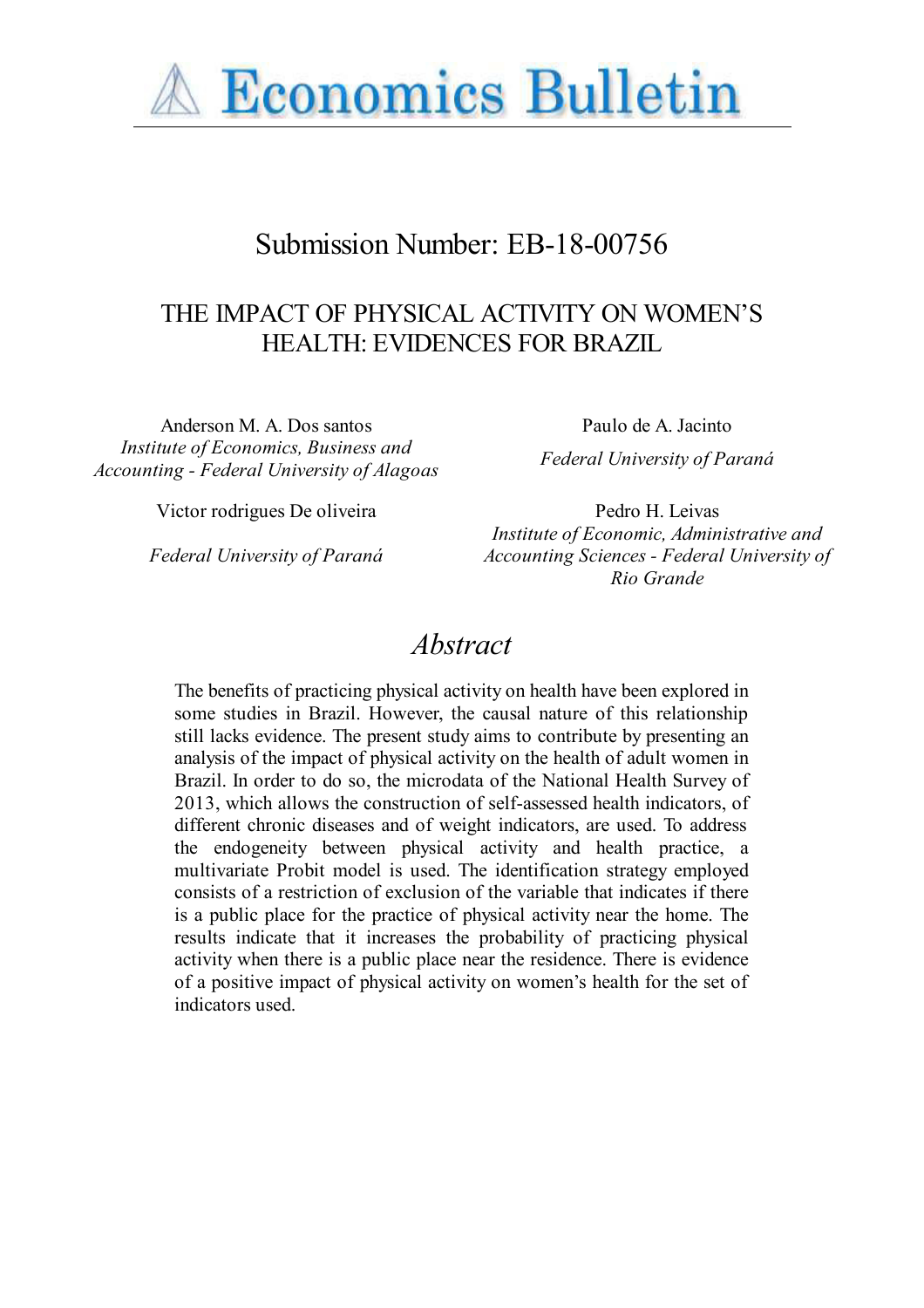**Submitted:** September 18, 2018.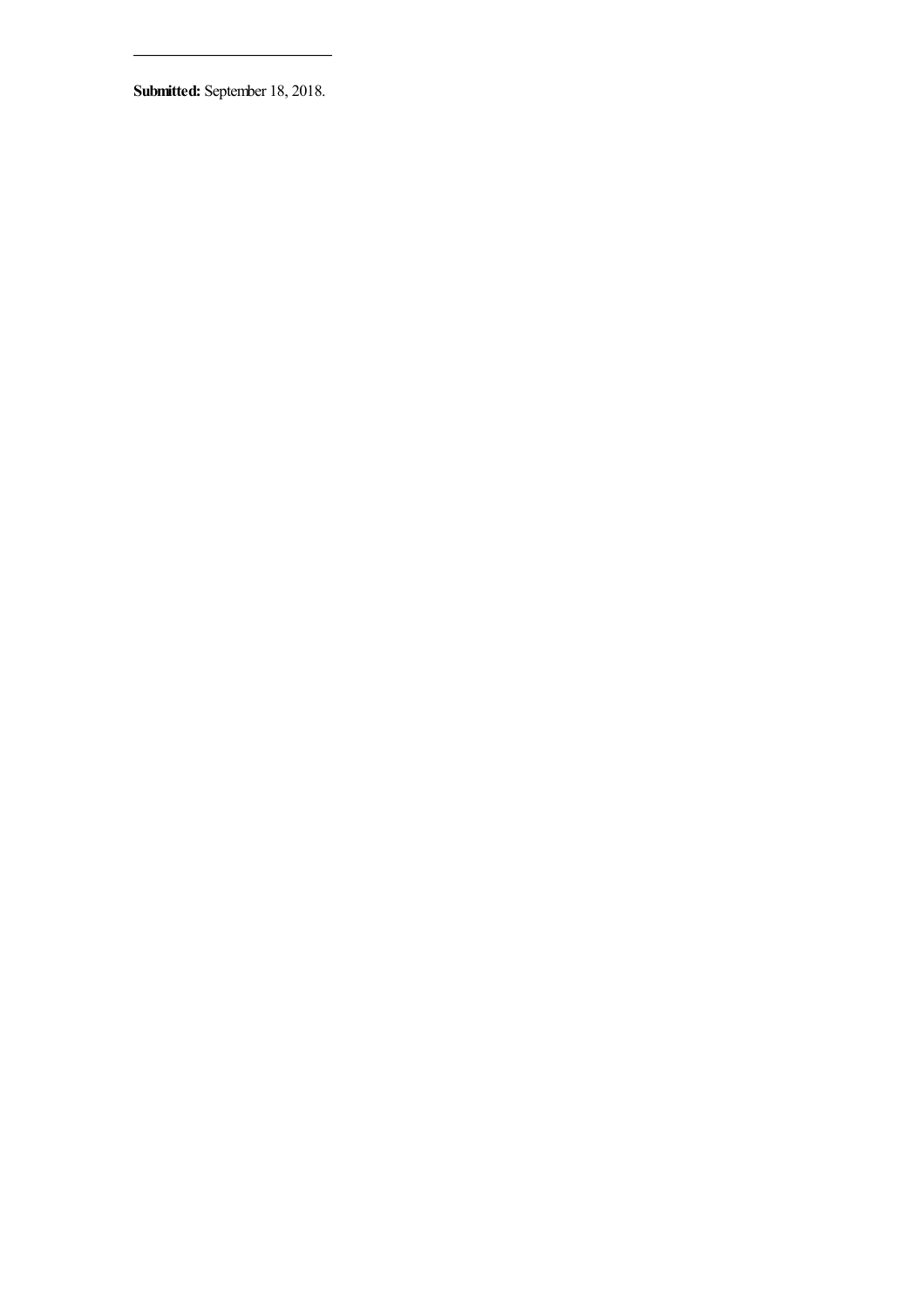#### **1 Introduction**

Physical inactivity is considered one of the main risk factors that cause Noncommunicable Chronic Diseases (NCDs), such as strokes, heart attacks, hypertension, type 2 diabetes, cancer, among other diseases<sup>[1](#page-3-0)</sup> [\(Bauman et al., 2012\)](#page-10-0). It is the fourth leading cause of death in the world, accounting for more than 3 million deaths per year [\(Hallal et al.,](#page-11-0) [2008;](#page-11-0) [Kohl 3rd et al., 2012;](#page-12-0) [Pratt et al., 2012\)](#page-13-0). Some studies suggest that regular and adequate physical activity may contribute to reducing the direct and indirect costs of a wide range of diseases<sup>[2](#page-3-1)</sup> by improving muscular and cardiorespiratory fitness, and bone and functional health [\(Lee et al., 2012;](#page-12-1) [Pratt et al., 2012;](#page-13-0) [Ding et al., 2016;](#page-11-1) [Arbel et al.,](#page-10-1) [2018\)](#page-10-1). For the United States, [Carlson et al.](#page-11-2) [\(2015\)](#page-11-2) estimated that annual per capita health expenditures for inactive adults compared to active adults were \$1,313 and \$576, respectively. The percentage of health care expenditures associated with inadequate levels of physical activity was 11.10% and the total cost of physical inactivity represented an additional \$117 billion in health care costs. These numbers reinforce the incentive to practice regular physical activity as a way to reduce considerably the private and social costs associated with many chronic diseases.

In the specific case of women, practicing physical activity lead to health improvement and the prevention of many diseases, such as breast and cervical cancer, thereby reducing the depreciation rate of their health [\(Rezende et al., 2018b](#page-13-1)[,a\)](#page-13-2). According to the [World](#page-14-0) [Health Organization \(2016\)](#page-14-0), physical activity is also associated with improved psychological health by reducing levels of stress, anxiety and depression, contributing to the building of self-esteem and confidence, and providing a vector for social integration and equality for women in society.

For these reasons, the promotion of the practice of physical activity has become a priority for health agencies in many countries [\(Heath et al., 2012\)](#page-12-2). In Brazil, the Ministry of Health launched in 2011 the "Strategic Action Plan for Coping with NCDs". The objective was to encourage the development of public policies for the prevention and control of NCDs and their risk factors [Brasil \(2011\)](#page-11-3). In the same year, the Ministry of Health, through Ordinance No. 790 of April 7, 2011[3](#page-3-2) , instituted the "Health Academy Program", with the main objective being "[...] to contribute to the promotion of health and healthy lifestyles of the population by the creation of centers with adequate infrastructure and qualified professionals." However, only 26.20% of the Brazilian adult population practice leisure-time physical activity in standards considered adequate by the World Health Organization according to the 2013 National Health Survey (NHS).

The studies by [Hallal et al. \(2008\)](#page-11-0), [Ramires et al. \(2014\)](#page-13-3), [Szwarcwald et al. \(2014\)](#page-14-1), [Rezende et al.](#page-13-1)  $(2018b)^4$  $(2018b)^4$  $(2018b)^4$  and [Rezende et al.](#page-13-2)  $(2018a)$  sought to verify the effect of the practice of physical activity on health in Brazil<sup>[5](#page-3-4)</sup>. However, because physical activity is a potentially endogenous variable, the observed correlations cannot be interpreted as a causal effect. [Brechot et al.](#page-11-4) [\(2017\)](#page-11-4) lists three reasons for suspecting the endogeneity of

<span id="page-3-0"></span><sup>&</sup>lt;sup>1</sup> [Rezende et al.](#page-13-4) [\(2015\)](#page-13-4) using the microdata from the 2008 National Sample Household Survey showed that there is an association between physical inactivity and a set of noncommunicable diseases for Brazil.

<span id="page-3-1"></span><sup>2</sup> See, for example, the studies by [Cecchini et al.](#page-11-5) [\(2010\)](#page-11-5), by [Rtveladze et al. \(2013\)](#page-13-5), by [Canella et al.](#page-11-6) [\(2014\)](#page-11-6) and [Flores-Ortiz et al.](#page-11-7) [\(2019\)](#page-11-7).

<span id="page-3-2"></span><sup>3</sup> Repealed by Ordinance No. 2681, of November 8, 2013.

<span id="page-3-3"></span><sup>&</sup>lt;sup>4</sup> This study provides a comprehensive systematic review of the literature and provides evidence that physical activity is associated with a lower risk of various types of cancer.

<span id="page-3-4"></span><sup>5</sup> See also, for example, [Mendonça and Anjos \(2004\)](#page-13-6).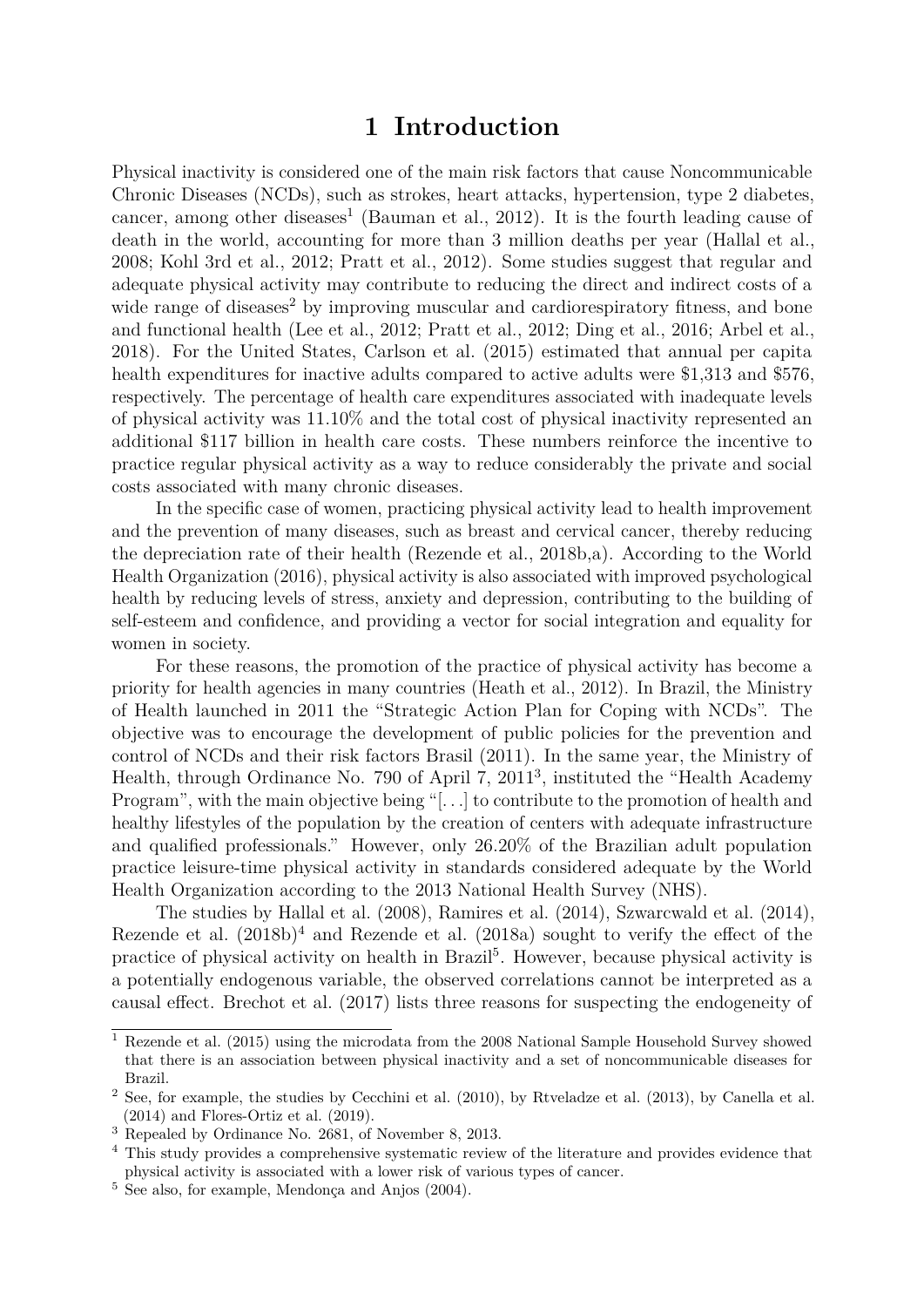physical activity.

The first is that physical activity most likely relates to other determinants of health that are not fully observed, such as healthy and unhealthy lifestyles, personal hygiene aspects, sleep-related behavior, and so on. Even though it is possible to control many of these factors, it is very likely that some will remain out of the analysis. The second reason is the problem of the reverse causality between health and physical activity. People in better health are more likely to exercise, so the health condition is what determines the practice of physical activity and not the other way around. Finally, the third reason is that self-reported information about the practice of physical activity tends to have measurement errors [\(Ferrari et al., 2007\)](#page-11-8).

The causal effect of physical activity on health could be obtained through an experiment in which the practice of physical activity was randomized. In the absence of an experiment, the analysis of the causal effect of physical activity on health could be performed by a quasi-experiment. Therefore, it would be necessary to gather information at the individual's level regarding their health behavior and a variable that would allow exogenous variations to differentiate the endogeneity present in the relationship between physical activity and health. In a systematic review of the evolution of epidemiological research in physical activity in Brazil, [Ramires et al.](#page-13-3) [\(2014\)](#page-13-3) did not find evidence of an experimental study in this sense. However, experimental studies have been performed with small and generally representative samples of a very specific group, not allowing to generalize the results to the rest of the population.

Studies in the literature dealing with this theme recommend two approaches to this problem of endogeneity. The first one is the use of a single-equation model with instrumental variables [\(Rosenzweig and Schultz, 1983;](#page-13-7) [Mullahy and Portney, 1990;](#page-13-8) [Kenkel,](#page-12-3) [1995,](#page-12-3) [1991;](#page-12-4) [Gilleskie and Harrison, 1998;](#page-11-9) [Lindahl, 2005\)](#page-12-5). The second is the use of a recursive multivariate probit model, in which a system of equations is specified for the health production function and for health behaviors [\(Contoyannis and Jones, 2004;](#page-11-10) [Balia](#page-10-2) [and Jones, 2008;](#page-10-2) [Schneider and Schneider, 2009;](#page-14-2) [Rasciute and Downward, 2010;](#page-13-9) [Humphreys](#page-12-6) [et al., 2014\)](#page-12-6). However, according to [Bhattacharya et al.](#page-10-3) [\(2006\)](#page-10-3), the dichotomous nature of the variable related to the practice of physical activity in appropriate standards, and of the variables that represent health outcomes, represents a problem for the single-equation model with instrumental variables. This suggests that the multivariate probit model would then be the most appropiate econometric setting as to generate consistent estimates of the relationship between physical activity and health outcome, by assuming an error structure in which the two equations are allowed to be correlated.

Based on these considerations, this study aims to present evidence of the causal effect of physical activity on the health of adult women in Brazil, using the body-mass index (BMI) as a proxy for women's health and a recursive multivariate probit model. The identification strategy is based on an exclusion restriction using a variable that expresses the fact that there is a public place close to their residence. To our knowledge, there are no studies dedicated to physical activity that seek to analyze the relationship in a causal perspective with a focus on women for Brazil. This topic gains relevance when observing the information from the NHS and verifying that Brazilian women have better health habits compared to men (lower proportion of smoking, better diet, lower consumption of soda, besides going more often to medical visits), but the physical activity among them is significantly lower.

The article is structured in 6 sections including this introduction. Section 2 presents an overview of the geographical and demographic aspects of Brazil. In section 3, the data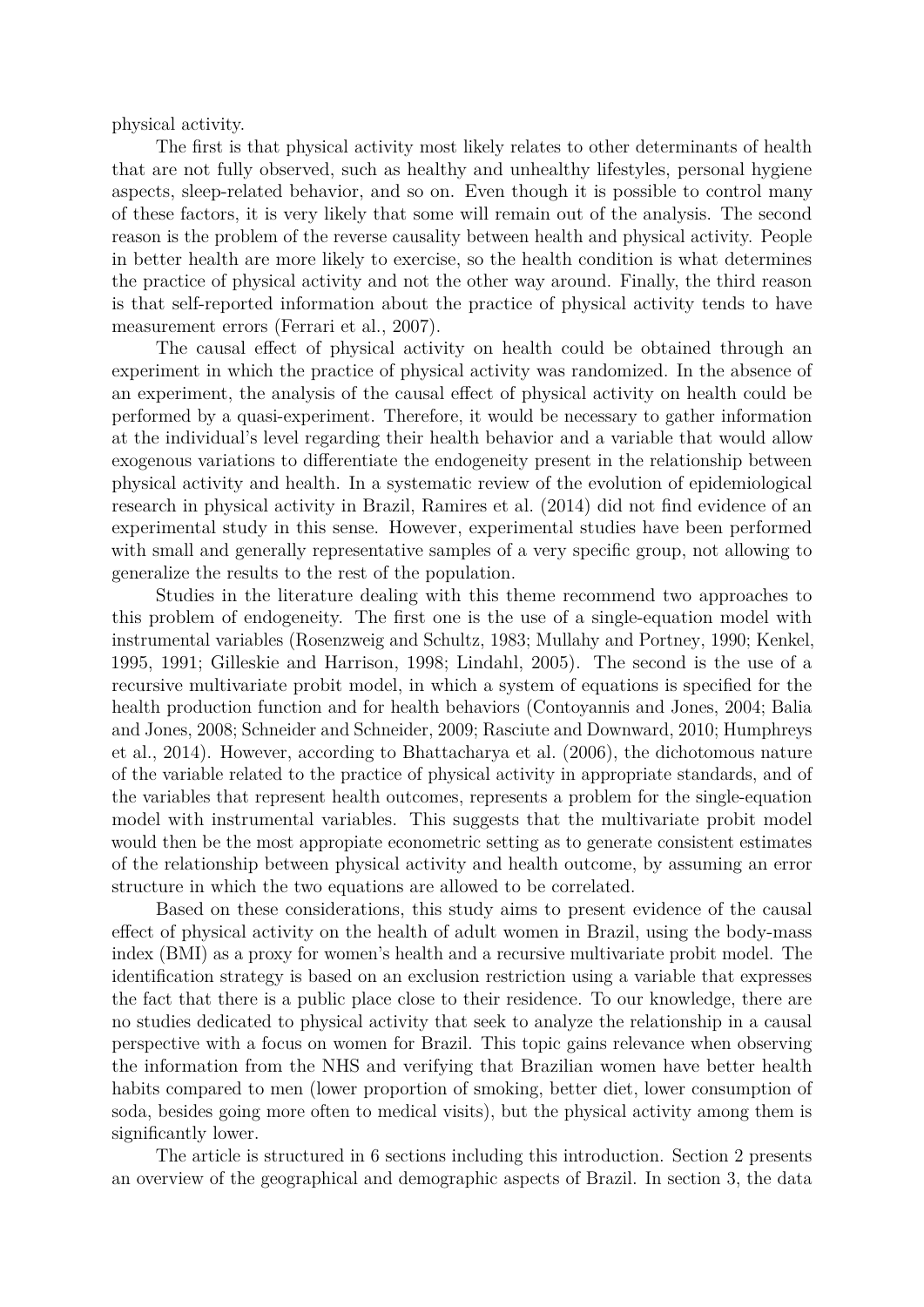used in the study are presented. Section 4 describes the method used and the empirical strategy employed. The results are presented and discussed in section 5. In section 6 the final considerations are presented.

#### **2 Overview**

Brazil is a continental-sized country, being the largest country in Latin America and the fifth largest in the world in territorial extension. In population terms, it is the fifth most populous country in the world, with a population estimated at about 210 million inhabitants in 2018 [\(IBGE, 2018\)](#page-12-7). With a GDP of US\$ 2.14 trillion in 2017, Brazil is the eighth largest economy in the world. In per capita terms, however, the country occupies the 62*nd* position in the world ranking, with a per capita GDP of US\$ 10,309 in 2017 [\(IFM, 2018\)](#page-12-8).

Brazil is divided into five geographic regions: Midwest, Northeast, North, Southeast and South. The poorest regions are the North and Northeast, and the richest regions are the Southeast and Midwest [Leivas and dos Santos \(2018\)](#page-12-9). As shown in Figure [1,](#page-15-0) in appendix, the Southeast region is the one with the highest concentration of people living in an urbanized area, while the North region has the lowest concentration.

Regarding the evolution of the urbanization rate in Brazil, only 36.16% of the population lived in urban areas in 1950, while this rate was 84,36% in 2010. Looking at the geographic regions, the least urbanized were, in 1950, the Midwest (24.38%) and the Northwest (26.4%), while the Southwest (47.55%) and the North (31.49%) were the most urbanized. This situation is different from that observed in 2010, where the Northeast region was the least urbanized (73.13% of the population living in urban areas), followed by the North (73.53%). Meanwhile, the Southeast region remained as the one with the highest proportion of people living in urban areas in 2010, with an urbanization rate of 92.95%. On the other hand, the Midwest region ceased to be the region with the lowest rate of urbanization in 1950 to reach the second largest rate in 2010, 88.8% [IBGE](#page-12-10) [\(2011\)](#page-12-10).

The increase in urbanization in Brazil is similar to the urbanization process that occurred in South America and the Caribbean [\(O'Sullivan, 2007\)](#page-13-10). In a systematic review of the literature, [Eckert and Kohler](#page-11-11) [\(2014\)](#page-11-11) indicate that many health outcomes correlate with urbanization in developing countries. If, on the one hand, urbanization is associated with a low risk of malnutrition in children, on the other hand it is associated with a high risk of overweightness. In addition, the authors also showed that risk factors common to chronic diseases were more prevalent in urban areas.

The ethnic diversity is also relatively high in the country. In 2010, Brazil presented a fractionalization index [\(Taylor and Hudson, 1976\)](#page-14-3) of 0.577 [\(Leivas and dos Santos,](#page-12-9) [2018\)](#page-12-9), whose value is higher than the world average of 0.44 [\(Alesina et al., 2003\)](#page-10-4). The socioeconomic inequalities among different ethnic groups, although they have improved in the last 30 years, are still a relevant issue in Brazil [\(Leivas and dos Santos, 2018\)](#page-12-9). In 2010, the average black citizen's income was about 56% of the average white citizen's income. In terms of years of study, also in 2010, whites had 8.5 years of study, on average, while blacks had an average of 6.5 years of study [\(Leivas and dos Santos, 2018\)](#page-12-9).

The proportion of people aged 60 years or more doubled between 1970 and 2000 [\(Paim et al., 2011\)](#page-13-11) and the expectation is that in 2050 the number of older people will exceed that of children and adolescents in more than 38 million individuals [Brasil](#page-10-5) [\(2010\)](#page-10-5). This change in the age structure of the Brazilian population modified morbidity and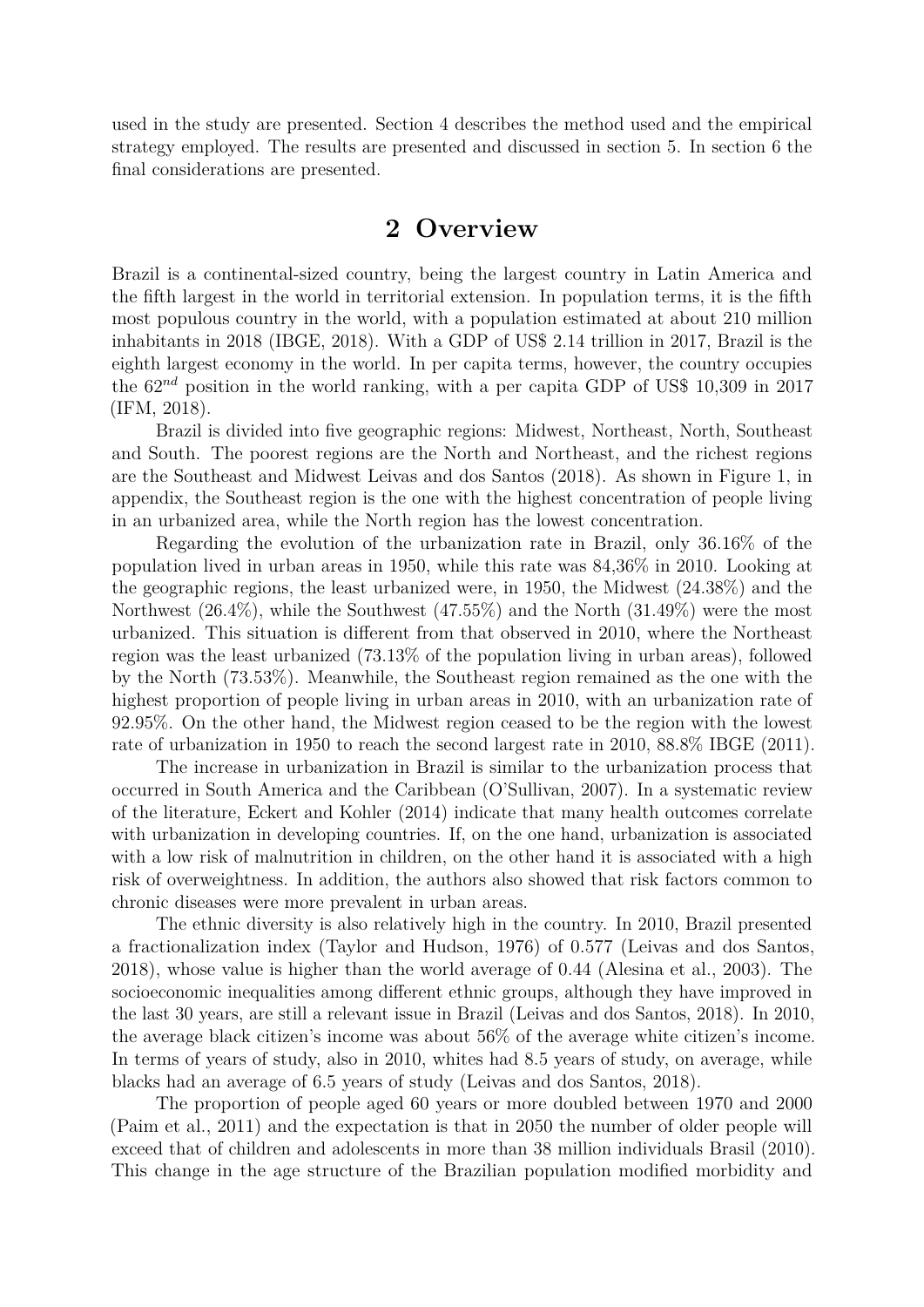mortality patterns in the country. In 2007, more than 70% of deaths in Brazil were related to Noncommunicable Chronic Diseases, while mortality from infectious and parasitic diseases was 10% [\(Schmidt et al., 2011\)](#page-14-4). This situation contrasts with the data from 1930, when 45.6% of deaths in Brazilian capitals were attributed to infectious diseases [\(Brasil,](#page-10-6) [2009\)](#page-10-6).

The significant increase in the number of overweight people, regardless of gender, age, income level or region has attracted the attention of public authorities in Brazil in recent years. Data from the 2013 National Health Survey show that the proportion of obese citizens in the period from 2002 to 2013 increased from 9.3% to 17.5% among men. For women, this increase was even higher, going from 14% to 25.2%. Because overweightness is one of the major risk factors for NCDs, this increase in the proportion of obese people represents a public health problem in the country.

#### **3 Data**

The database used was the NHS (National Health Survey) performed in 2013 by the Ministry of Health in partnership with the Brazilian Institute of Geographic and Statistics (IBGE). This research addresses several aspects of health and lifestyles of the population. The questionnaire used in the interviews was divided into three parts: the first and the second parts are related to the issues of households and their residents whereas the third part is an individual questionnaire from a sub-sample, in which a resident aged 18 years or older was selected to answer specific lifestyle and health questions, in addition to measures of weight, height, and blood pressure.

In this study, the data sample used in the regression analysis is formed by adult women aged between 18 and 59 years of age, who lived in the urban area and were not pregnant. Older women and rural women were excluded considering that these groups may have a health production function with very specific aspects.

To measure health outcomes we used objective measures based on weight and height measurements, and three dummy variables were formed based on the body mass index (BMI): BMI25 (1 = overweight or obese), BMI30 (1 = obesity type 1 or 2) e BMI35 (1 = type 2 obesity). The variables of age, color, bad habits of food and smoking, access to health care, basic sanitation, number of people at home, income, work, education, asset index, excessive time watching television, physical activity going to and at work, as well as area variables such as fixed effects for capital, metropolitan region and states will be used as control (see Table [I,](#page-16-0) in appendix). These variables aim to control socioeconomic factors, health care, health habits and time allocation with activities, which can be correlated with physical activity and health. All estimations will be done by gender.

Lifestyle indicators follow the definition adopted by [IBGE \(2015\)](#page-12-11), which is based on the recommendations of the World Health Organization. For example, physical activity (exercise or sport) at the recommended level occurs when the individual reports having practiced physical activity in the last three months, at least 75 minutes of intense activity, or 150 minutes of mild or moderate activity per week. It should be noted that the concept of the main variable of physical activity encompasses only the leisure practice, not counting physical activity at work.

Although this study focuses on women's health, we will present male descriptive statistics for comparison purposes. Table [II,](#page-18-0) in appendix, presents the mean of the outcomes and controls used. As can be observed, 21,4% of women practices physical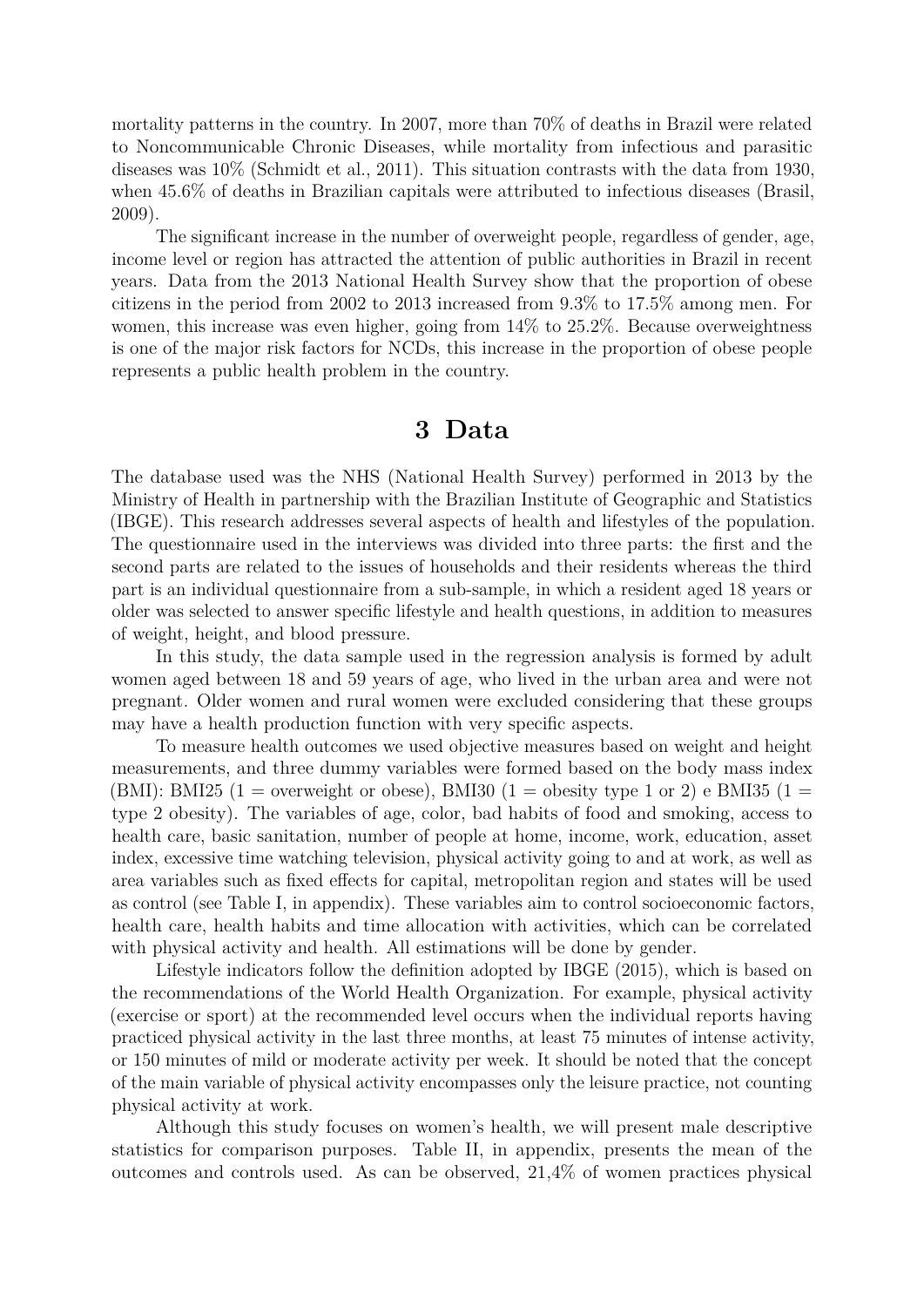activity while for the men, this represents 31%. In general, those who practice physical activity have better eating habits, better socioeconomic conditions (education, income and asset index), health insurance, smoke less, go to medical appointments, watch less television.

### **4 Methodology**

Two econometric approaches will be used to estimate the effect of physical activity on women's health indicators: a linear probability model (LPM) and a multivariate probit model. The specification of the linear probability model assumes that the physical activity variable is exogenous and can be described as:

<span id="page-7-0"></span>
$$
H_i = \mathbf{x}_i \boldsymbol{\beta} + \alpha y_i + \mu_i,\tag{1}
$$

where  $H_i$  is the health indicator (BMI25, BMI30 ou BMI35) of individual *i*.  $y_{pi}$  indicates whether individual *i* practices leisure physical activity in appropriate routines.  $\mathbf{x}_i$  is a vector of exogenous explanatory variables and  $\beta$  and  $\alpha$  are unknown parameters to be estimated. The  $\mu_i$  is an error term.

The main limitation of the LPM is in the decision to do physical activity, considered exogenous in equation [\(1\)](#page-7-0). The presence of unobservable factors such as the preference in doing physical activity or the opportunity cost of the time spent practicing physical activity affects both the variables of physical activity and the health indicators. In this case the estimates of parameters  $\beta$  and  $\alpha$  are not consistent.

One way to circumvent this problem is to assume that physical activity is an endogenous variable and use the instrumental variable (IV) estimator or a bivariate probit model to estimate the impact of physical activity on health indicators. In the health economic literature several studies have used the bivariate probit model to analyze the relationship between physical activity and health status<sup>[6](#page-7-1)</sup>. This model with an endogenous variable is considered a system of equations whose dependent variables are binary, and the error terms are correlated. Equations [\(2\)](#page-7-2) and [\(3\)](#page-7-3) describe the system of equations of this model in the context of our problem:

$$
H_{hi} = \mathbb{1}[\mathbf{x}_{hi}\boldsymbol{\beta}_h + \alpha y_{pi} + \mu_{hi} > 0],\tag{2}
$$

<span id="page-7-3"></span><span id="page-7-2"></span>
$$
y_{pi} = \mathbb{1}[\mathbf{x}_{pi}\boldsymbol{\beta}_p + \mu_{pi} > 0],\tag{3}
$$

where  $H_{hi}$  is the health indicador (BMI25, BMI30 ou BMI35) of individual *i*,  $y_{pi}$  indicates whether individual *i* practices leisure physical activity in appropriate routines.  $\mathbf{x}_{ji}$ ,  $j =$  $(h, p)$  is a vector of exogenous explanatory variables and  $\beta_j$  and  $\alpha$  are unknown parameters to be estimated. Note that it is not necessary for  $x_h$  and  $x_p$  to contain the same variables. In order to analyze the impact of physical activity on health in a causal sense, our identification strategy consists of an exclusion constraint in the structural equation for health [\(2\)](#page-7-2) that is included in the equation in reduced form for physical activity  $(3)^7$  $(3)^7$  $(3)^7$ . The

<span id="page-7-1"></span><sup>6</sup> To [Sarma et al.](#page-14-5) [\(2015\)](#page-14-5), the bivariate probit model is superior to the IV procedure.

<span id="page-7-4"></span><sup>7</sup> Exclusion constraint is not a necessary condition to identify the parameters of the structural health equation [\(2\)](#page-7-2) as emphasized by [Heckman](#page-12-12) [\(1978\)](#page-12-12). We adopt this strategy since we seek to establish causal relations. A similar procedure was used by [Humphreys et al.](#page-12-6) [\(2014\)](#page-12-6) and [Sarma et al.](#page-14-5) [\(2015\)](#page-14-5).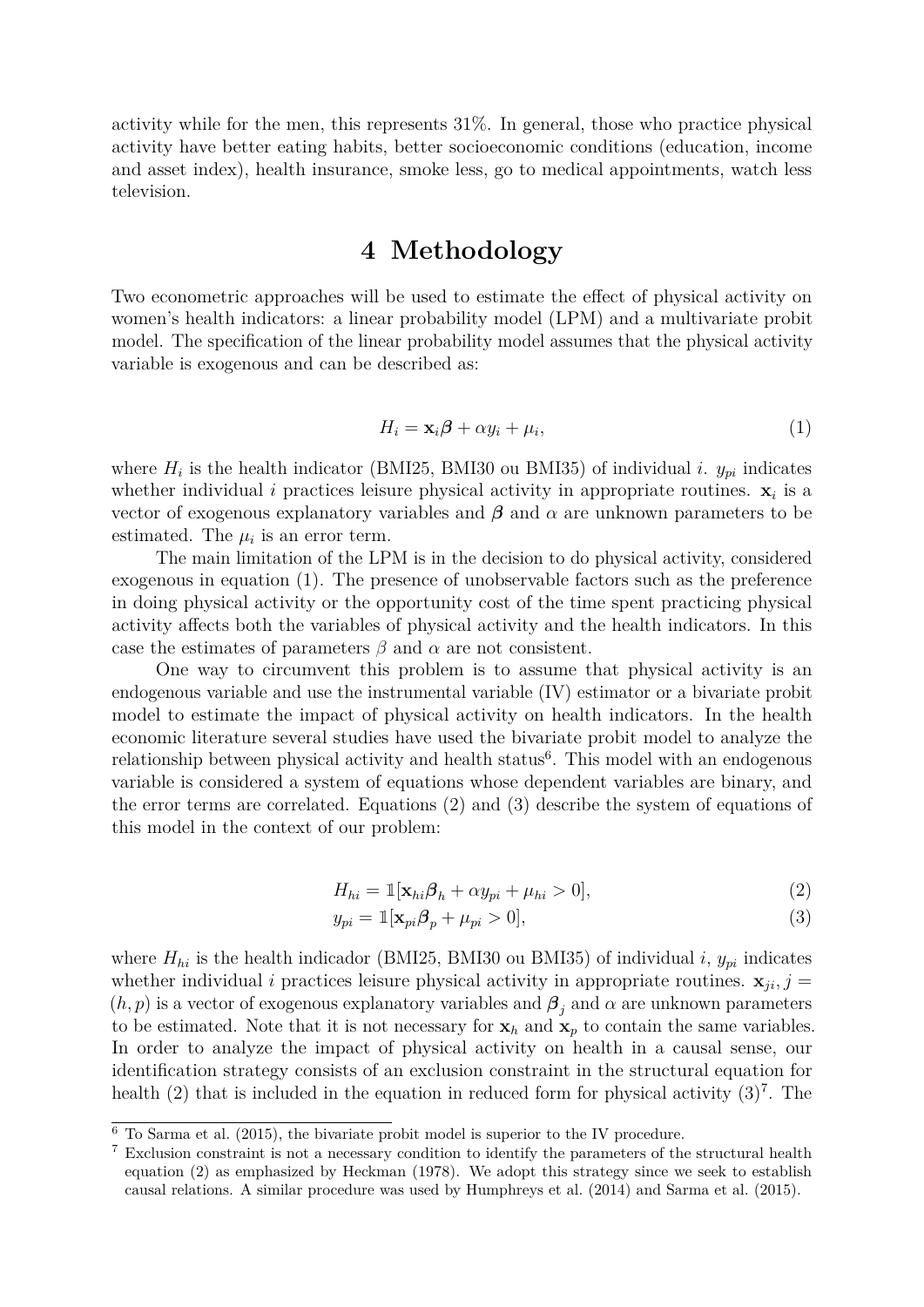error terms  $(\mu_h, \mu_p)$  are independent of  $\mathbf{x}_i$  and are distributed as normal multivariate, with zero mean, constant variance, and  $corr(\mu_h, \mu_p) = \rho$ .

A binary variable will be used as an exclusion restriction, indicating whether there is a public place to practice physical activity near the individual's home (reported variable, yes or no). It is expected that this variable is strongly associated with the practice of physical activity and that it allows to bring exogenous variations. A test of falsification will be used to give robustness to the results. Therefore, the variable hearing disability will be used as an outcome, assuming that the practice of physical activity has no effect on the ability of the person to hear or not. The coefficient is expected to be statistically non-significant on the outcome variables.

#### **5 Results**

Table [III,](#page-19-0) in appendix, presents the marginal effects from the estimation of the bivariate probit model for BMI25 (overweight or obesity) by gender. Although the focus of this study is on women's health, we will present the results for men's health for comparison purposes. As can be seen, physical activity has a statistically significant impact for both genders. For example, the probability of being overweight or obese (BMI25) decreases by 28.70 percentage points (p.p.) for females and 21.38 for males. The estimated marginal effects indicate that physical activity at work and commuting to work (or other main activities) are statistically significant and have an impact on reducing overweight or obesity for males. For women, these same effects are not significant.

An interesting result was observed related to current daily smoking. It negatively affects the likelihood of practicing physical activity, however, women who formerly smoked are more likely to engage in this activity. This fact can be explained by the change in people's health habits. Thus, this control is important, since in the case of physical activity, we only have current information.

It was also verified that having a higher income, a greater asset index, higher education, practicing activities on the way to work, no partner, younger age, and good habits (food and not smoking) are factors positively associated to a greater probability of individuals (both gender) practicing physical activities in their leisure time. For example, among women in the last quintile of the Asset index, this probability increases by 9.4 p.p. compared to those in the first quintile.

For women, the variables excessive time watching TV and having children under 7 years of age are factors negatively associated with the practice of physical activity. These results suggest that socioeconomic factors and time spent in leisure activities (such as watching television) and at home (in cases of families with children) affect the availability of health-related activities as advocated in the [Grossman](#page-11-12) [\(1972\)](#page-11-12) model. In the case of men, one factor that draws attention is that being outside of the workforce increases the probability of practicing physical activity.

Table [IV,](#page-21-0) in appendix, presents the marginal effects of the impact of physical activity on health for the different outcomes (BMI), as well as the coefficient of the exclusion restriction on the practice of physical activity. For comparison purposes, we also describe the coefficients estimated with robust errors for a linear probability model (LPM) considering physical activity as an exogenous variable. As can be observed, the estimated coefficients for the LPM exhibit a lower impact in absolute terms and some cases without statistical significance (BMI25 and BMI30 for women and BMI25 for men).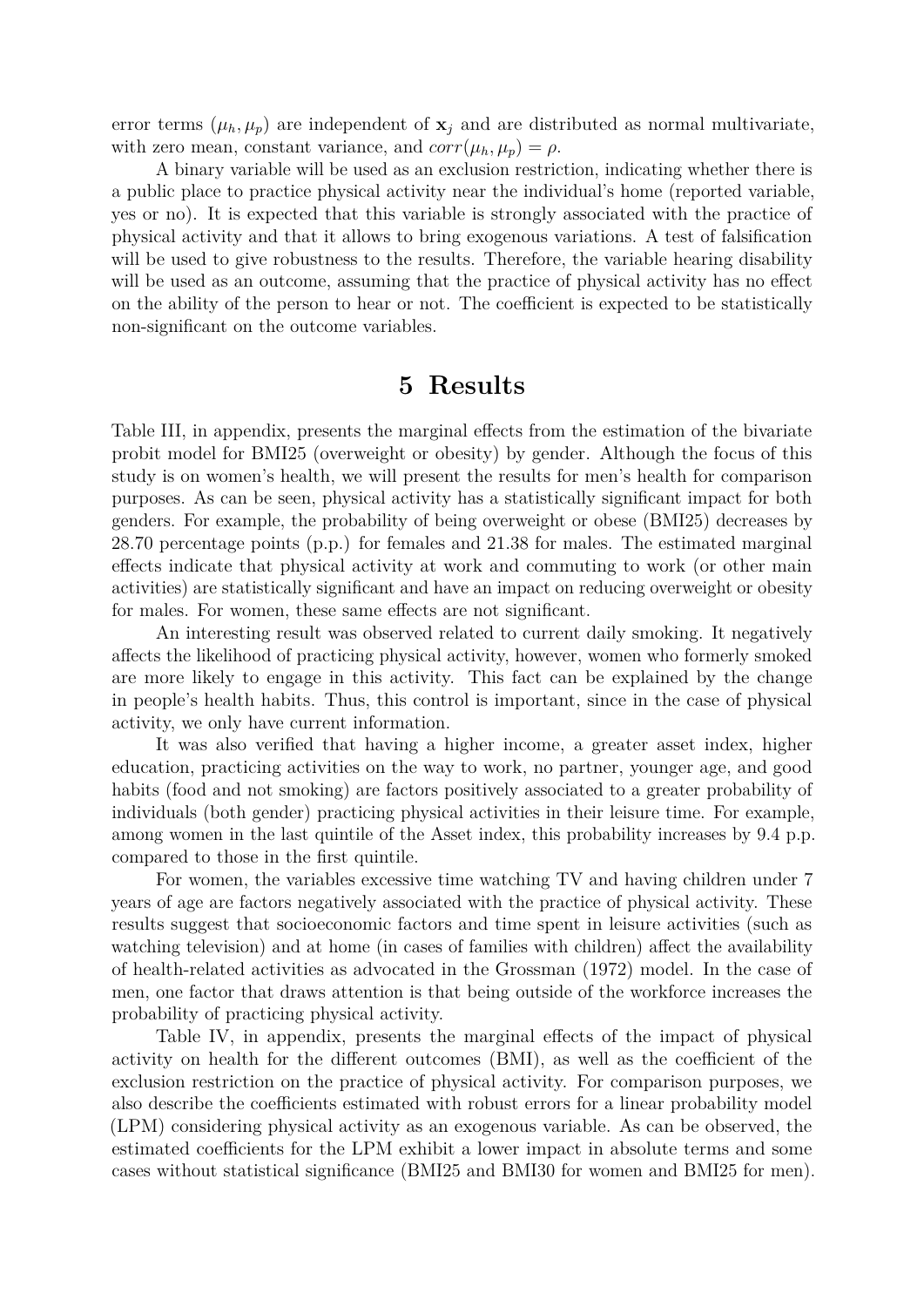The results obtained by the bivariate probit model show that physical activity performed in leisure time has an impact on measures of overweight and obesity. [Sarma](#page-14-5) [et al.](#page-14-5) [\(2015\)](#page-14-5) also finds a significant result of physical activity on BMI outcomes for adults in Canada, using the temperature variations in the estimation of the bivariate probit model as exclusion restrictions. However, physical activity did not prove significant for measures of chronic diseases. In addition, when controlling physical activity at work, the authors show that physical activity practiced in leisure time is only significant for individuals who are not sedentary at work. In contrast, [Brechot et al. \(2017\)](#page-11-4) have shown that for Swiss adults, physical activity has only one non-causal relationship with health measures (among them, BMI-based outcomes) because, in the method of instrumental variables, when using the local density of sports facilities as an instrument, the impact of sport-based physical activity was not significant on all health measures.

Further, the studies that have been undertaken correlating genetic aspects to the occurrence of obesity and overweight have not been able to show the interference of these factors in more than a quarter of the obese, so that the process of excessive accumulation of body fat, in most cases, is still considered to be triggered by socio-environmental aspects [\(Bouchard, 1991;](#page-10-7) [Stunkard, 2000\)](#page-14-6). Thus, the obtained results corroborate the clinical studies which indicate that discretionary aspects, such as the practice of exercises, are fundamental to explain the incidence of obesity and overweightness.

Based on the results, it can be inferred that if the individual has a public space to practice physical activity near her home, the probability of the occurrence of such activity increases in magnitude between 5.9 p.p. and 6.4 p.p., depending on the outcome used. It should be noted that, given the socioeconomic controls, eating and smoking habits, coverage of health services, other types of physical activity and other indicators already highlighted, we expect that there will be no direct effect of this variable on health indicators. The natural physical environment or that built for the practice of physical activity plays an important role in facilitating this activity for large portions of the population, ensuring that walking, cycling and as well as other forms of exercise are accessible and safe for all. The physical environment also offers sports, recreation and leisure facilities and ensures adequate spaces for active living, both for children and adults. In this sense, having such place near her residence can be a prime factor for the individual to make the practice of physical activity a routine in her habits.

The results indicating the existence of a positive causality of the practice of physical activity on health outcomes support those obtained in the specialized medical literature [\(Mozaffarian et al., 2012\)](#page-13-12). They are also in line with those observed by [Szwarcwald et al.](#page-14-1) [\(2014\)](#page-14-1), for Brazil, and by [Kenkel \(1995\)](#page-12-3), [Contoyannis and Jones \(2004\)](#page-11-10), [Rasciute and](#page-13-9) [Downward \(2010\)](#page-13-9) and [Humphreys et al. \(2014\)](#page-12-6) for developed countries. The shift from physical inactivity to regular physical activity is associated with a greater decline in the incidence of chronic diseases and in better health conditions. In this sense, government interventions aimed at encouraging inactive people to become regular practitioners of physical activity should generate the greatest health benefits in terms of reducing the incidence of diseases [\(Kahn et al., 2002;](#page-12-13) [Mozaffarian et al., 2012\)](#page-13-12). According to the [World](#page-14-7) [Health Organization](#page-14-7) [\(2014\)](#page-14-7) report, urban planning and active transportation policies can improve walking and cycling opportunities in the community they live in, resulting in long-term benefits.

In order to evaluate the robustness of the obtained results, a falsification test was performed in which the health outcome was the variable hearing disability, considering that people who presented this limitation would perform less physical activity. The estimated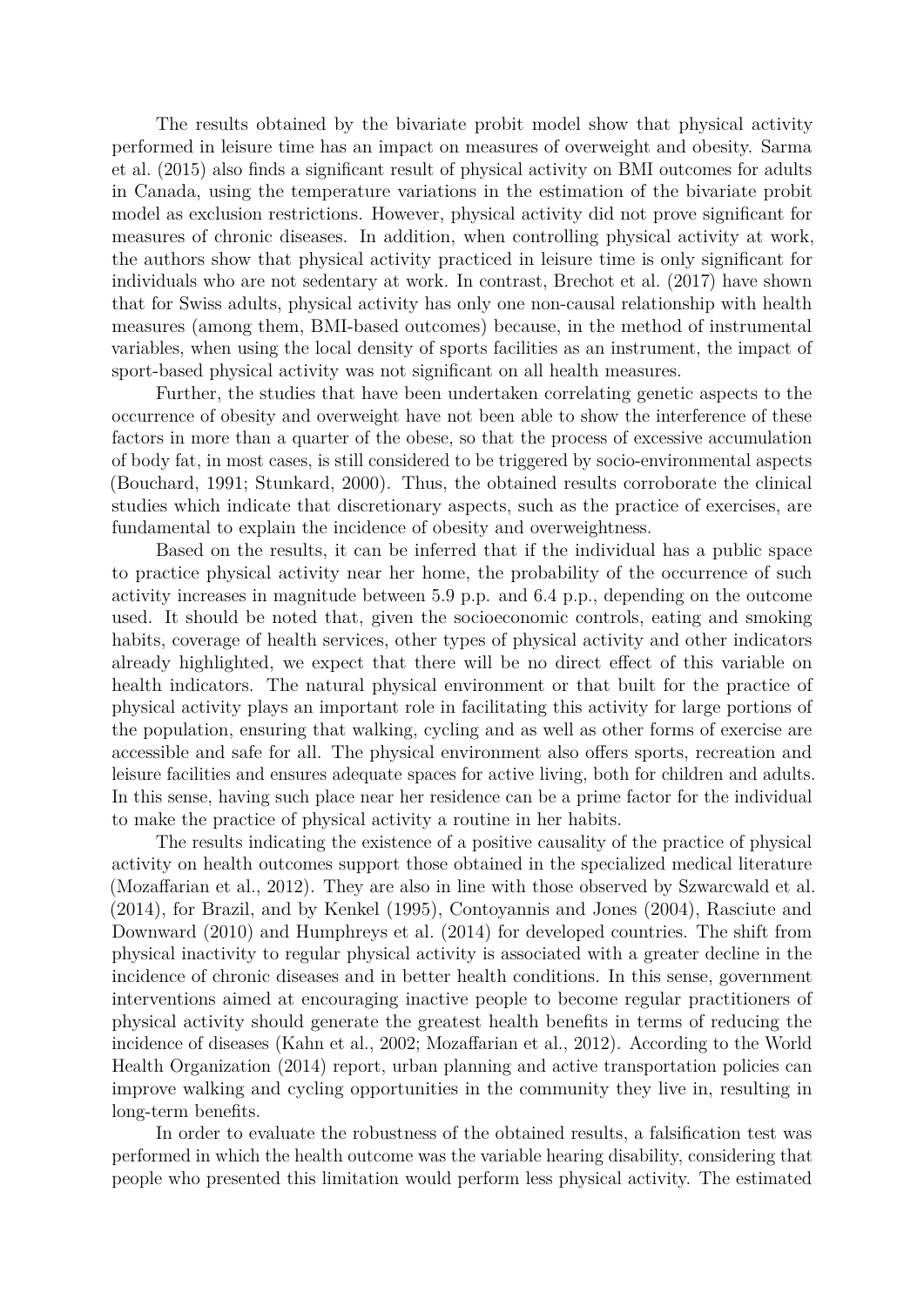parameters did not present statistical significance as it can be observed in Table [IV,](#page-21-0) in appendix. These results corroborate the identification strategy adopted in the present study. In general, the results are in agreement with the evidences of the international literature. As expected, socioeconomic factors and healthy habits are positively associated with better health. It is also perceived that the results suggest positive benefits of physical activity in leisure time, but not at work.

#### **6 Final Considerations**

This work aimed at evaluating the impact of the practice of physical activity on the health (measures of overweight and obesity) of adult women in Brazil, in order to contribute to the literature and to approach the subject from an economic perspective. Data from the 2013 NHS allowed the use of a multivariate probit with socioeconomic, demographic and lifestyle controls. The identification strategy consisted in the use of an exclusion variable.

The results indicate that the existence of a public place for the practice of physical activity near the residence of women increases the probability of them exercising. When addressing the endogeneity problem of the variable physical activity in the health equation, an important causal effect on the health of the person was evidenced.

The implications of causality observed in this study provide support for the formulation and implementation of public policies aimed at improving the health of the population with a focus on lifestyle change, encouraging them to be more active and adopting healthier habits.

#### **References**

- <span id="page-10-4"></span>Alesina, A., Devleeschauwer, A., Easterly, W., Kurlat, S., and Wacziarg, R. (2003). "Fractionalization". *Journal of Economic Growth*, 8(2):155–194.
- <span id="page-10-1"></span>Arbel, Y., Fialkoff, C., Kerner, A., et al. (2018). "What is the Optimal Housing Choice for a Minimal BMI?". *Economics Bulletin*, 38(3):1313–1337.
- <span id="page-10-2"></span>Balia, S. and Jones, A. M. (2008). "Mortality, Lifestyle and Socio-Economic Status". *Journal of Health Economics*, 27(1):1–26.
- <span id="page-10-0"></span>Bauman, A. E., Reis, R. S., Sallis, J. F., Wells, J. C., Loos, R. J., and Martin, B. W. (2012). "Correlates of Physical Activity: Why Are Some People Physically Active and Others Not?". *The Lancet*, 380(9838):258–271.
- <span id="page-10-3"></span>Bhattacharya, J., Goldman, D., and McCaffrey, D. (2006). "Estimating Probit Models with Self-Selected Treatments". *Statistics in Medicine*, 25(3):389–413.
- <span id="page-10-7"></span>Bouchard, C. (1991). "Current Understanding of the Etiology of Obesity: Genetic and Nongenetic Factors". *American Journal of Clinical Nutrition*, 53(6):1561S–1565S.
- <span id="page-10-6"></span>Brasil (2009). "Saúde Brasil 2008: 20 anos de Sistema Único de Saúde (SUS) no Brasil". Technical report, Ministério da Saúde, Brasília.
- <span id="page-10-5"></span>Brasil (2010). "Sistema de Planejamento do SUS: Uma Construção Coletiva: Plano Nacional de Saúde/PNS 2008/2009–2011". Technical report, Ministério da Saúde, Brasília.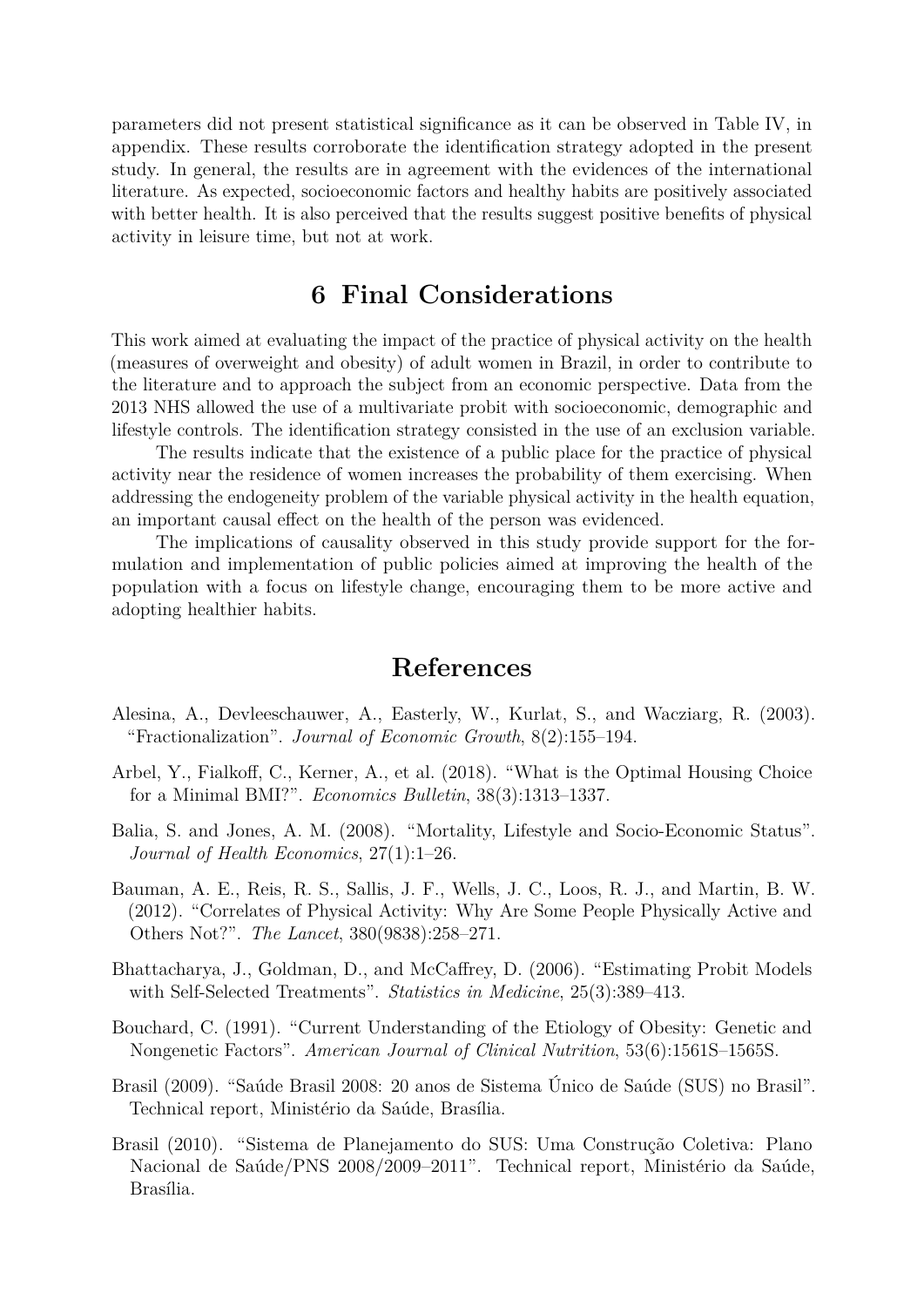- <span id="page-11-3"></span>Brasil (2011). "Plano de Ações Estratégicas para o Enfrentamento das Doenças Crônicas Não Transmissíveis (DCNT) no Brasil 2011-2022". Technical report, Ministério da Saúde. Secretaria de Vigilância em Saúde. Departamento de Análise de Situação de Saúde, Brasília.
- <span id="page-11-4"></span>Brechot, M., Nüesch, S., and Franck, E. (2017). "Does Sports Activity Improve Health? Representative Evidence using Local Density of Sports Facilities as an Instrument". *Applied Economics*, 49(48):4871–4884.
- <span id="page-11-6"></span>Canella, D. S., Levy, R. B., Martins, A. P. B., Claro, R. M., Moubarac, J.-C., Baraldi, L. G., Cannon, G., and Monteiro, C. A. (2014). "Ultra-Processed Food Products and Obesity in Brazilian Households (2008–2009)". *PloS One*, 9(3):e92752.
- <span id="page-11-2"></span>Carlson, S. A., Fulton, J. E., Pratt, M., Yang, Z., and Adams, E. K. (2015). "Inadequate Physical Activity and Health Care Expenditures in the United States". *Progress in Cardiovascular Diseases*, 57(4):315–323.
- <span id="page-11-5"></span>Cecchini, M., Sassi, F., Lauer, J. A., Lee, Y. Y., Guajardo-Barron, V., and Chisholm, D. (2010). "Tackling of Unhealthy Diets, Physical Inactivity, and Obesity: Health Effects and Ccost-Effectiveness". *The Lancet*, 376(9754):1775–1784.
- <span id="page-11-10"></span>Contoyannis, P. and Jones, A. M. (2004). "Socio-Economic Status, Health and Lifestyle". *Journal of Health Economics*, 23(5):965–995.
- <span id="page-11-1"></span>Ding, D., Lawson, K. D., Kolbe-Alexander, T. L., Finkelstein, E. A., Katzmarzyk, P. T., Van Mechelen, W., and Pratt, M. (2016). "The Economic Burden of Physical Inactivity: A Global Analysis of Major Non-Communicable Diseases". *The Lancet*, 388(10051):1311– 1324.
- <span id="page-11-11"></span>Eckert, S. and Kohler, S. (2014). "Urbanization and Health in Developing Countries: A Systematic Review". *World Health Population*, 15(1):7–20.
- <span id="page-11-8"></span>Ferrari, P., Friedenreich, C., and Matthews, C. E. (2007). "The Role of Measurement Error in Estimating Levels of Physical Activity". *American Journal of Epidemiology*, 166(7):832–840.
- <span id="page-11-7"></span>Flores-Ortiz, R., Malta, D. C., and Velasquez-Melendez, G. (2019). "Adult Body Weight Trends in 27 Urban Populations of Brazil from 2006 to 2016: A Population-Based Study". *PloS One*, 14(3):1–18.
- <span id="page-11-9"></span>Gilleskie, D. B. and Harrison, A. L. (1998). "The Effect of Endogenous Health Inputs on the Relationship between Health and Education". *Economics of Education Review*, 17(3):279–295.
- <span id="page-11-12"></span>Grossman, M. (1972). *"The Demand for Health: A Theoretical and Empirical Investigation"*. National Bureau of Economic Research.
- <span id="page-11-0"></span>Hallal, P. C., Reichert, F. F., Siqueira, F. V., Dumith, S. C., Bastos, J. P., Silva, M. C. d., Domingues, M. R., Azevedo, M. R., and Ekelund, U. (2008). "Correlates of Leisure-Time Physical Activity Differ by Body-Mass-Index Status in Brazilian Adults". *Journal of Physical Activity and Health*, 5(4):571–578.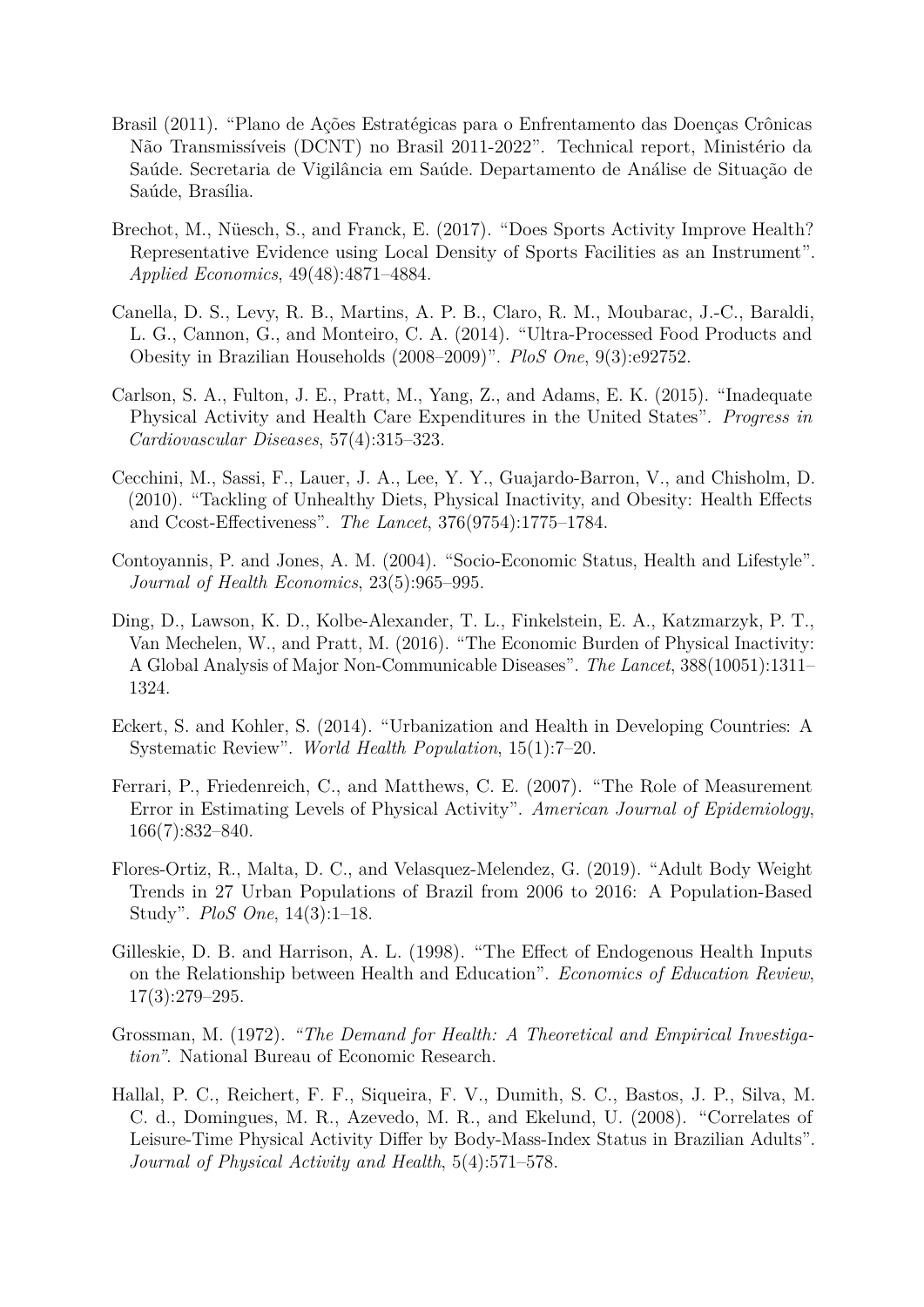- <span id="page-12-2"></span>Heath, G. W., Parra, D. C., Sarmiento, O. L., Andersen, L. B., Owen, N., Goenka, S., Montes, F., and Brownson, R. C. (2012). "Evidence-Based Intervention in Physical Activity: Lessons from around the World". *The Lancet*, 380(9838):272–281.
- <span id="page-12-12"></span>Heckman, J. J. (1978). "Dummy Endogenous Variables in a Simultaneous Equation System". *Econometrica*, 46(4):931–959.
- <span id="page-12-6"></span>Humphreys, B. R., McLeod, L., and Ruseski, J. E. (2014). "Physical Activity and Health Outcomes: Evidence from Canada". *Health Economics*, 23(1):33–54.
- <span id="page-12-10"></span>IBGE (2011). "Sinopse do Censo Demográfico: 2010". Technical report, Instituto Brasileiro de Geografia e Estatística, Rio de Janeiro.
- <span id="page-12-11"></span>IBGE (2015). "Pesquisa Nacional de Saúde 2013: Acesso e Utilização dos Serviços de Saúde, Acidentes e Violências: Brasil, Grandes Regiões e Unidades da Federação". Technical report, Instituto Brasileiro de Geografia e Estatística, Rio de Janeiro.
- <span id="page-12-7"></span>IBGE (2018). "Estimativas da População Residente para os Municípios e para as Unidades da Federação". Technical report, Instituto Brasileiro de Geografia e Estatística, Rio de Janeiro.
- <span id="page-12-8"></span>IFM (2018). "World Economic Outlook, October 2018: Challenges to Steady Growth". Technical report, International Monetary Fund, Washington DC.
- <span id="page-12-13"></span>Kahn, E. B., Ramsey, L. T., Brownson, R. C., Heath, G. W., Howze, E. H., Powell, K. E., Stone, E. J., Rajab, M. W., and Corso, P. (2002). "The Effectiveness of Interventions to Increase Physical Activity: A Systematic Review". *American Journal of Preventive Medicine*, 22(4):73–107.
- <span id="page-12-4"></span>Kenkel, D. S. (1991). "Health Behavior, Health Knowledge, and Schooling". *Journal of Political Economy*, 99(2):287–305.
- <span id="page-12-3"></span>Kenkel, D. S. (1995). "Should You Eat Breakfast? Estimates from Health Production Functions". *Health Economics*, 4(1):15–29.
- <span id="page-12-0"></span>Kohl 3rd, H. W., Craig, C. L., Lambert, E. V., Inoue, S., Alkandari, J. R., Leetongin, G., and Kahlmeier, S. (2012). "The Pandemic of Physical Inactivity: Global Action for Public Health". *The Lancet*, 380(9838):294–305.
- <span id="page-12-1"></span>Lee, I.-M., Shiroma, E. J., Lobelo, F., Puska, P., Blair, S. N., and Katzmarzyk, P. T. (2012). "Effect of Physical Inactivity on Major Non-Communicable Diseases Worldwide: An Analysis of Burden of Disease and Life Eexpectancy". *The Lancet*, 380(9838):219–229.
- <span id="page-12-9"></span>Leivas, P. H. S. and dos Santos, A. M. A. (2018). "Horizontal Inequality and Ethnic Diversity in Brazil: Patterns, Trends, and their Impacts on Institutions". *Oxford Development Studies*, 46(3):348–362.
- <span id="page-12-5"></span>Lindahl, M. (2005). "Estimating the Effect of Income on Health and Mortality using Lottery Prizes as an Exogenous Source of Variation in Income". *Journal of Human Resources*, 40(1):144–168.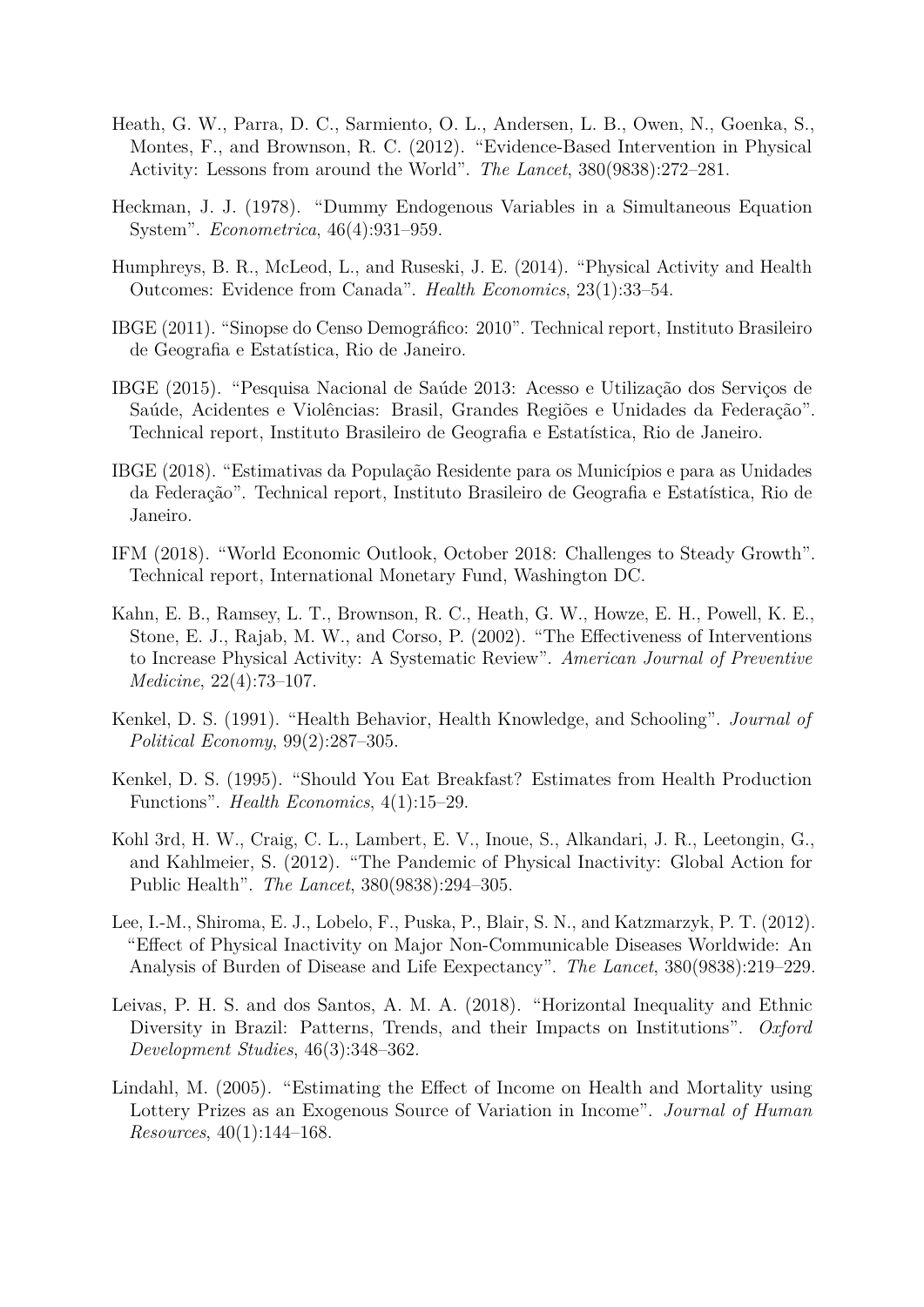- <span id="page-13-6"></span>Mendonça, C. P. and Anjos, L. A. d. (2004). "Dietary and Physical Activity Factors as Determinants of the Increase in oOverweight/Obesity in Brazil". *Cadernos de Saude Publica*, 20(3):698–709.
- <span id="page-13-12"></span>Mozaffarian, D., Afshin, A., Benowitz, N. L., Bittner, V., Daniels, S. R., Franch, H. A., Jacobs, D. R., Kraus, W. E., Kris-Etherton, P. M., Krummel, D. A., Popkin, B. M., Whitsel, L. P., and Zakai, N. A. (2012). "Population Approaches to Improve Diet, Physical Activity, and Smoking Habits: A Scientific Statement from the American Heart Association". *Circulation*, 137(24):1–214.
- <span id="page-13-8"></span>Mullahy, J. and Portney, P. R. (1990). "Air Pollution, Cigarette Smoking, and the Production of Respiratory Health". *Journal of Health Economics*, 9(2):193–205.
- <span id="page-13-10"></span>O'Sullivan, A. (2007). *"Urban Economics"*. McGraw-Hill/Irwin.
- <span id="page-13-11"></span>Paim, J., Travassos, C., Almeida, C., Bahia, L., and Macinko, J. (2011). "The Brazilian Health System: History, Advances, and Challenges". *The Lancet*, 377(9779):1778–1797.
- <span id="page-13-0"></span>Pratt, M., Sarmiento, O. L., Montes, F., Ogilvie, D., Marcus, B. H., Perez, L. G., Brownson, R. C., Group, L. P. A. S. W., et al. (2012). "The Implications of Megatrends in Information and Communication Technology and Transportation for Changes in Global Physical Activity". *The Lancet*, 380(9838):282–293.
- <span id="page-13-3"></span>Ramires, V., Becker, L., Sadovsky, A., Zago, A., Bielemann, R., and Guerra, P. (2014). "Evolução da Pesquisa Epidemiológica em Atividade Física e Comportamento Sedentário no Brasil: Atualização de uma Revisão Sistemática". *Revista Brasileira de Atividade Física & Saúde*, 19(5):529.
- <span id="page-13-9"></span>Rasciute, S. and Downward, P. (2010). "Health or Happiness? What is the Impact of Physical Activity on the Individual?". *Kyklos*, 63(2):256–270.
- <span id="page-13-2"></span>Rezende, L. F. M., de Sá, T. H., Markozannes, G., Rey-López, J. P., Lee, I.-M., Tsilidis, K. K., Ioannidis, J. P., and Eluf-Neto, J. (2018a). "Physical Activity and Cancer: An Umbrella Review of the Literature including 22 Major Anatomical Sites and 770 000 Cancer Cases". *British Journal of Sports Medicine*, 52(13):826–833.
- <span id="page-13-1"></span>Rezende, L. F. M., Garcia, L. M. T., Mielke, G. I., Lee, D. H., Wu, K., Giovannucci, E., and Eluf-Neto, J. (2018b). "Preventable Fractions of Colon and Breast Cancers by Increasing Physical Activity in Brazil: Perspectives from Plausible Counterfactual Scenarios". *Cancer Epidemiology*, 56:38–45.
- <span id="page-13-4"></span>Rezende, L. F. M., Rabacow, F. M., Viscondi, J. Y. K., Luiz, O. d. C., Matsudo, V. K. R., and Lee, I.-M. (2015). "Effect of Physical Inactivity on Major Noncommunicable Diseases and Life Expectancy in Brazil". *Journal of Physical Activity and Health*, 12(3):299–306.
- <span id="page-13-7"></span>Rosenzweig, M. R. and Schultz, T. P. (1983). "Estimating a Household Production Function: Heterogeneity, the Demand for Health Inputs, and their Effects on Birth Weight". *Journal of Political Economy*, 91(5):723–746.
- <span id="page-13-5"></span>Rtveladze, K., Marsh, T., Webber, L., Kilpi, F., Levy, D., Conde, W., McPherson, K., and Brown, M. (2013). "Health and Economic Burden of Obesity in Brazil". *PloS One*, 8(7):e68785.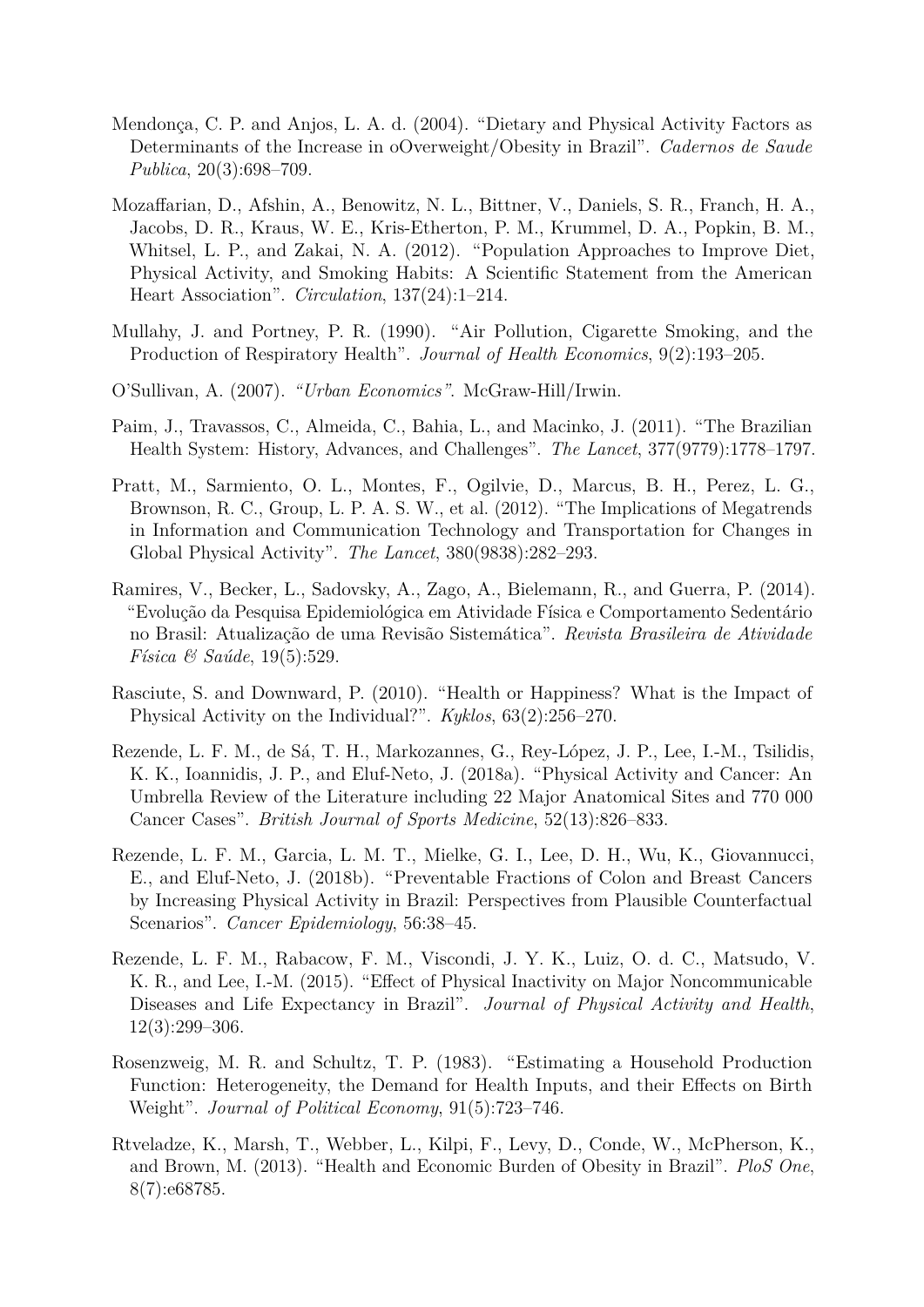- <span id="page-14-5"></span>Sarma, S., Devlin, R. A., Gilliland, J., Campbell, M. K., and Zaric, G. S. (2015). "The Effect of Leisure-Time Physical Activity on Obesity, Diabetes, High BP and Heart Disease Among Canadians: Evidence from 2000/2001 to 2005/2006". *Health Economics*, 24(12):1531–1547.
- <span id="page-14-4"></span>Schmidt, M. I., Duncan, B. B., e Silva, G. A., Menezes, A. M., Monteiro, C. A., Barreto, S. M., Chor, D., and Menezes, P. R. (2011). "Chronic Non-Communicable Diseases in Brazil: Burden and Current Challenges". *The Lancet*, 377(9781):1949–1961.
- <span id="page-14-2"></span>Schneider, B. S. and Schneider, U. (2009). "Determinants and Consequences of Health Behaviour: New Evidence from German Micro Data". SOEPpapers on Multidisciplinary Panel Data Research 253, Deutsches Institut für Wirtschaftsforschung (DIW), Berlin.
- <span id="page-14-6"></span>Stunkard, A. (2000). "Factores Determinantes de la Obesidad: Opinión Actual". In Pena, M. and Bacallao, J., editors, *La Obesidad en la Pobreza: Un Nuevo Reto para la Salud Pública*, chapter 3, pages 27–32. Pan American Health Organization, Washington D.C.
- <span id="page-14-1"></span>Szwarcwald, C. L., Malta, D. C., Pereira, C. A., Vieira, M. L. F. P., Conde, W. L., Souza Júnior, P. R. B. d., Damacena, G. N., Azevedo, L. O., Azevedo e Silva, G., Theme Filha, M. M., et al. (2014). "National Health Survey in Brazil: Design and Methodology of Application". *Ciência & Saúde Coletiva*, 19(2):333–342.
- <span id="page-14-3"></span>Taylor, C. L. and Hudson, M. C. (1976). *"World Handbook of Political and Social Indicators II"*, volume 1. Inter-University Consortium for Political Research.
- <span id="page-14-7"></span>World Health Organization (2014). *"Global Status Report on Noncommunicable Diseases 2014"*. Geneva: World Health Organization.
- <span id="page-14-0"></span>World Health Organization (2016). *"Global Recommendations on Physical Activity for Health"*. Geneva: World Health Organization.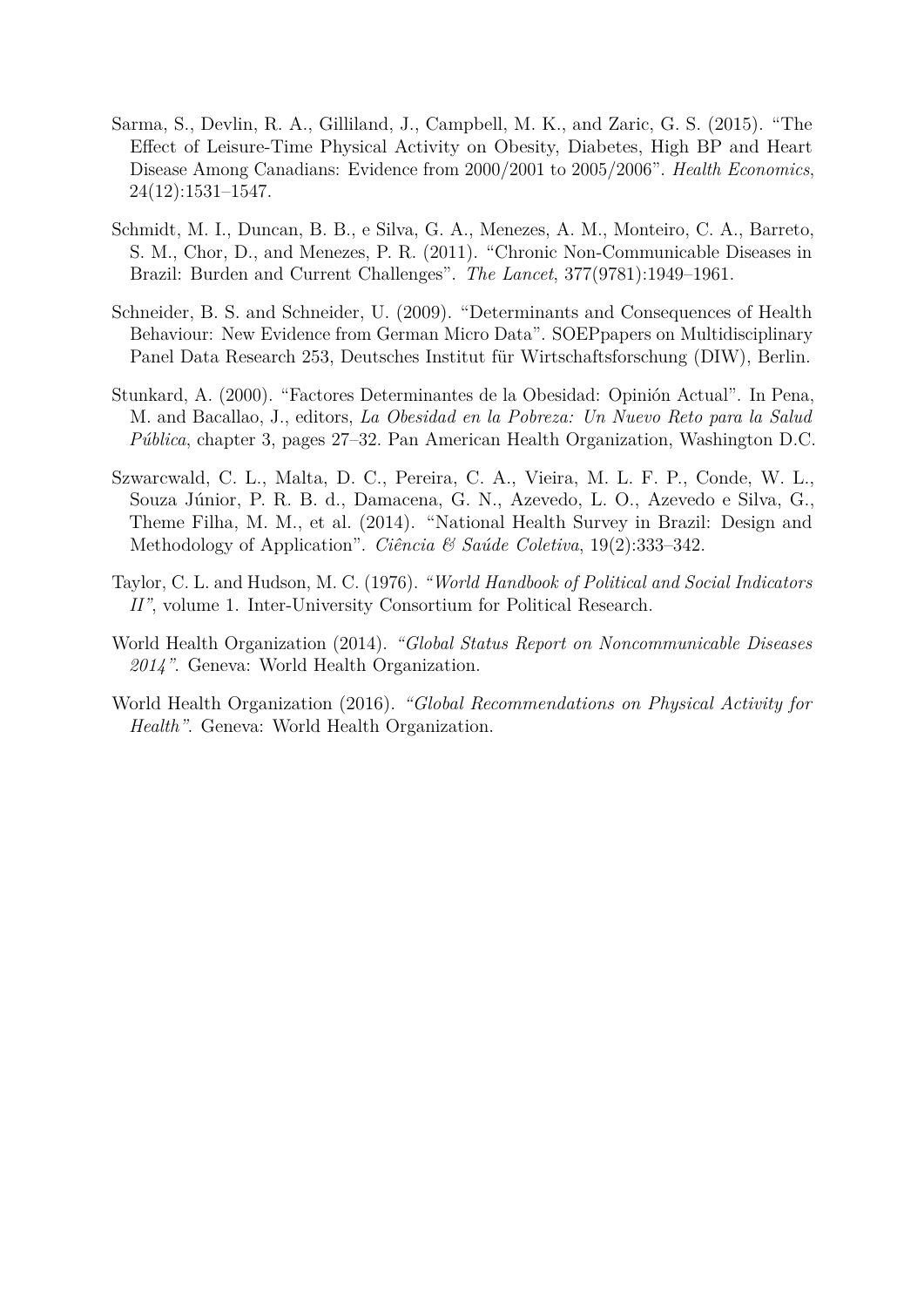# **7 Appendix**



<span id="page-15-0"></span>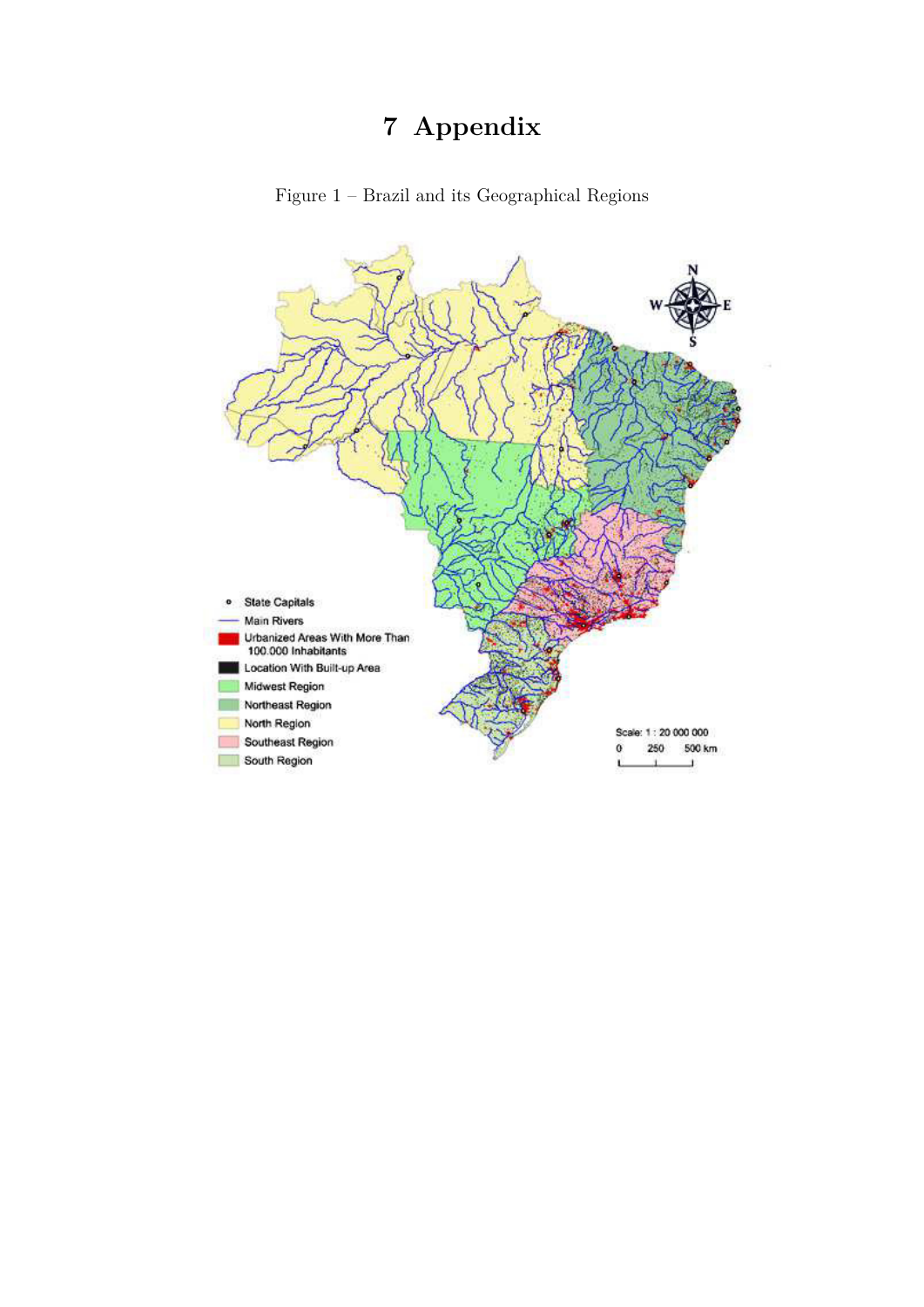<span id="page-16-0"></span>

| Variables or groups                                               | Definition                                                                                                                                                                                                        |  |  |  |
|-------------------------------------------------------------------|-------------------------------------------------------------------------------------------------------------------------------------------------------------------------------------------------------------------|--|--|--|
| <b>Health Variables</b>                                           |                                                                                                                                                                                                                   |  |  |  |
| BMI25                                                             | Dummy variable that is equal to 1 when the individual has a Body<br>Mass Index greater than or equal to 25 (classified as having overweight<br>or obesity), considering height and weight as established by NHS.  |  |  |  |
| BMI30                                                             | Dummy variable that is equal to 1 when the individual has a Body<br>Mass Index greater than or equal to 30 (classified as having type 1 or<br>2 obesity), considering height and weight as established by NHS.    |  |  |  |
| BMI35                                                             | Dummy variable that is equal to 1 when the individual has a Body<br>Mass Index greater than or equal to 35 (classified as having type 2)<br>obesity), considering height and weight as established by NHS.        |  |  |  |
| <b>Physical Activity</b>                                          |                                                                                                                                                                                                                   |  |  |  |
| Adequate Physical Activity                                        | Binary: 1 if the person has practiced physical exercise or sport in<br>the last three months (at least 70 minutes in intense activities or 150<br>minutes in mild or moderate activities per week); 0, otherwise. |  |  |  |
| Proximity                                                         | Binary: 1 if there is a public space for practicing physical activity and<br>$\prime$ or sport close to home; 0, otherwise.                                                                                       |  |  |  |
| Individual Characteristics                                        |                                                                                                                                                                                                                   |  |  |  |
| Color                                                             | Binary: 1 if white; 0, otherwise.                                                                                                                                                                                 |  |  |  |
| Age                                                               | Age in years.                                                                                                                                                                                                     |  |  |  |
| Marriage                                                          | Binary: 1 if married; 0, otherwise.                                                                                                                                                                               |  |  |  |
| <b>Unhealthy Habits</b>                                           |                                                                                                                                                                                                                   |  |  |  |
| Fruits and Vegetables                                             | Binary: 1 if the person eats vegetables and fruits (or drinks fruit juice)                                                                                                                                        |  |  |  |
| Meat with Fat                                                     | less than 5 days a week; 0, otherwise.<br>Binary: 1 if the person usually eats meat with fat or chicken with                                                                                                      |  |  |  |
| Alcoholic Beverages                                               | skin; 0, otherwise.<br>Binary: 1 if the person consumes alcoholic beverages at least once a                                                                                                                       |  |  |  |
| Salt                                                              | week; 0, otherwise.<br>Binary: 1 if the person considers their salt consumption very high or                                                                                                                      |  |  |  |
| Milk                                                              | high; 0, otherwise.<br>Binary: 1 if the person usually doesn't drink whole milk; 0, otherwise.                                                                                                                    |  |  |  |
| Beans                                                             | Binary: 1 if the person doesn't eat beans 5 of more days of the week;                                                                                                                                             |  |  |  |
|                                                                   | 0, otherwise.                                                                                                                                                                                                     |  |  |  |
| Fish                                                              | Binary: 1 if the person doesn't eat fish at least once a week; 0, other-<br>wise.                                                                                                                                 |  |  |  |
| $_{\rm Soda}$                                                     | Binary: 1 if the person consumes soda at least 5 times a week; 0,<br>otherwise.                                                                                                                                   |  |  |  |
| Sweets                                                            | Binary: 1 if the person consumes sweets at least 5 times a week; 0,<br>otherwise.                                                                                                                                 |  |  |  |
| Smokes                                                            | Binary: 1 if the person smokes daily; 0, otherwise.                                                                                                                                                               |  |  |  |
| Has Smoked                                                        | Binary: 1 if the person has previously smoked daily; 0, otherwise.                                                                                                                                                |  |  |  |
| <b>Access to Medical Care</b>                                     |                                                                                                                                                                                                                   |  |  |  |
| Endemic Agents                                                    | Binary: 1 if the person has received in their home a guest with an<br>endemic disease at least once a year 0, otherwise.                                                                                          |  |  |  |
| Medical Appointments                                              | Binary: 1 if the person has gone to the doctor at least once in the last<br>12 months; 0, otherwise.                                                                                                              |  |  |  |
| Health Insurance<br>Recommendation of Activities                  | Binary: 1 if the person has a health care plan; 0, otherwise.<br>Binary: 1 if the person has received a medical recommendation to                                                                                 |  |  |  |
|                                                                   | practice a physical activity; 0, otherwise.                                                                                                                                                                       |  |  |  |
| Sanitation                                                        |                                                                                                                                                                                                                   |  |  |  |
| Sewage                                                            | Binary: 1 if the person has a bathroom with a drain connected to the                                                                                                                                              |  |  |  |
| Water                                                             | general or rainwater system or septic tank; 0, otherwise.<br>Binary: 1 if the person has piped water connected to the general                                                                                     |  |  |  |
| Waste                                                             | distribution network; 0, otherwise.<br>Binary: 1 if the person has direct or indirect garbage collection; 0,                                                                                                      |  |  |  |
|                                                                   | otherwise.                                                                                                                                                                                                        |  |  |  |
| Number of People in the Household<br># of children $\leq 6$ years | Number of children in the household with ages equal to or less than                                                                                                                                               |  |  |  |
| # of children $\geq 7$ and $\leq 14$ years                        | 6 years old.<br>Number of children with ages higher than or equal to 7 years, and less<br>than or equal to 14 years.                                                                                              |  |  |  |
| # of people $\geq$ 15 years                                       | Number of people in the household with ages equal to or higher than                                                                                                                                               |  |  |  |
| Income, Work and Education                                        | 15 years.                                                                                                                                                                                                         |  |  |  |
| Schooling                                                         | Categorical: $1 =$ uneducated; $2 =$ unfinished elementary/middle                                                                                                                                                 |  |  |  |
|                                                                   | school; $3 =$ finished elementary/middle school; $4 =$ unfinished high                                                                                                                                            |  |  |  |
|                                                                   | school; $5 =$ finished high school; $6 =$ unfinished higher education; 7<br>$=$ finished higher education.                                                                                                        |  |  |  |

#### Table I – Variable Description

*continues*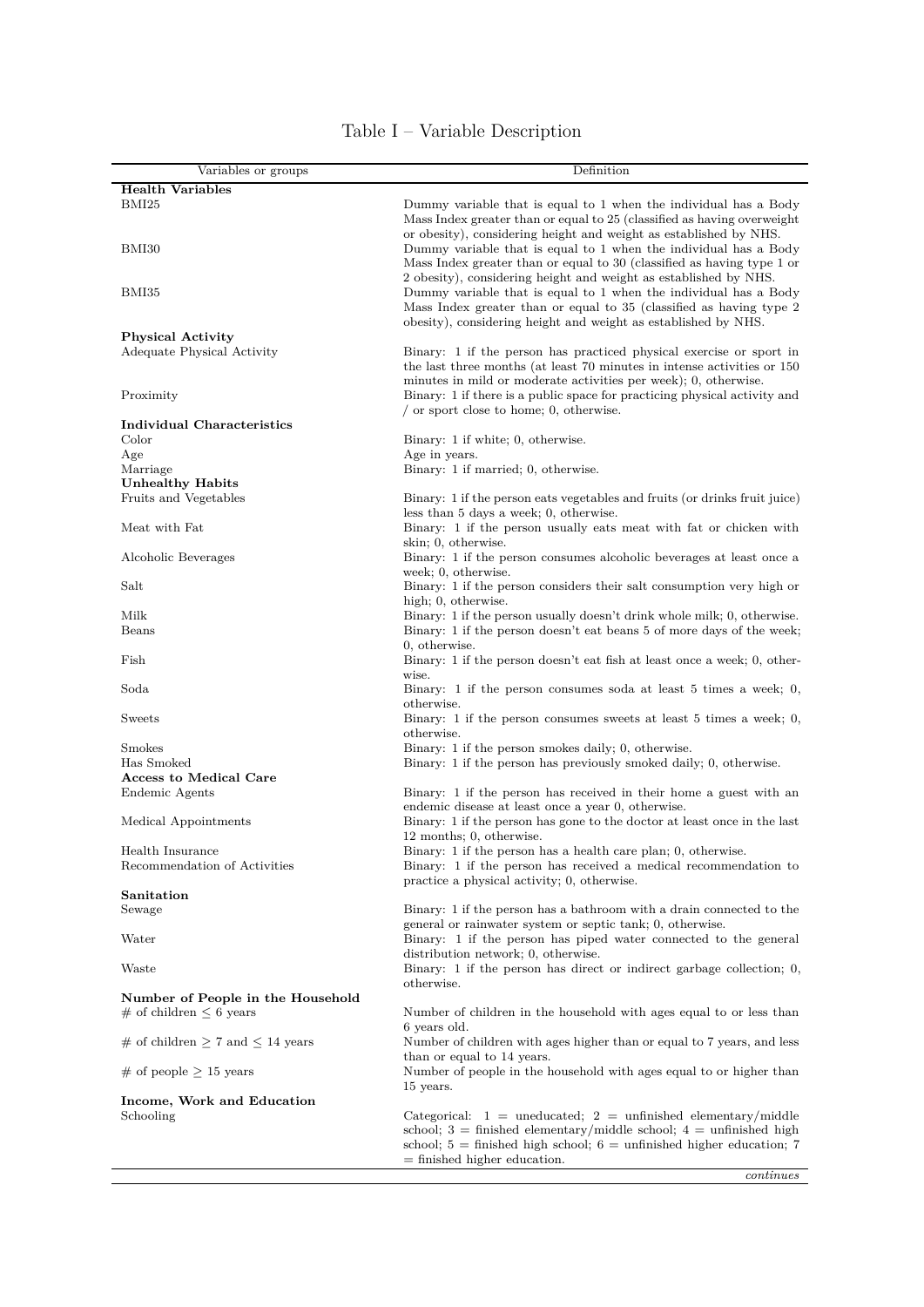| Variables or groups                             | Definition                                                                                                                                                                 |  |  |  |
|-------------------------------------------------|----------------------------------------------------------------------------------------------------------------------------------------------------------------------------|--|--|--|
| In income                                       | Natural logarithm of household income per capita.                                                                                                                          |  |  |  |
| Work                                            | Categorical: $1 =$ occupied; $2 =$ unoccupied; $3 =$ not inserted in the<br>workforce.                                                                                     |  |  |  |
| Asset index (in quintiles, created based on the | Indicator (based on PCA) of the following variables: TV; DVD; refrig-                                                                                                      |  |  |  |
| local NHS sample)                               | erator; washing machine; microwave; cell phone; computer; internet;<br>motorcycle; car.                                                                                    |  |  |  |
| TV                                              | Binary: 1 if the person watches television for 3 hours or more per day;<br>0, otherwise.                                                                                   |  |  |  |
| <b>Other Physical Activities</b>                |                                                                                                                                                                            |  |  |  |
| Domestic Physical Activities                    | Binary: 1 if the person practices domestic physical activities (150)<br>minutes or more per week); 0, otherwise.                                                           |  |  |  |
| Physical Activities at Work                     | Binary: 1 if the person practices physical activities at work (30 min-<br>utes or more per day); 0, otherwise.                                                             |  |  |  |
| Physical Activities to Work                     | Binary: 1 if the person practices physical activities on the way to work<br>or other usual activity such as going to school (30 minutes or more<br>per day); 0, otherwise. |  |  |  |
| Area                                            |                                                                                                                                                                            |  |  |  |
| Area                                            | Categorical: $1 =$ capital; $2 =$ metropolitan region; $3 =$ others.                                                                                                       |  |  |  |
| State Fixed Effects                             | Binary: 1 if the person lives in the federation unit j, $j = 1, 2, \ldots, J;$<br>0, otherwise.                                                                            |  |  |  |

*continued*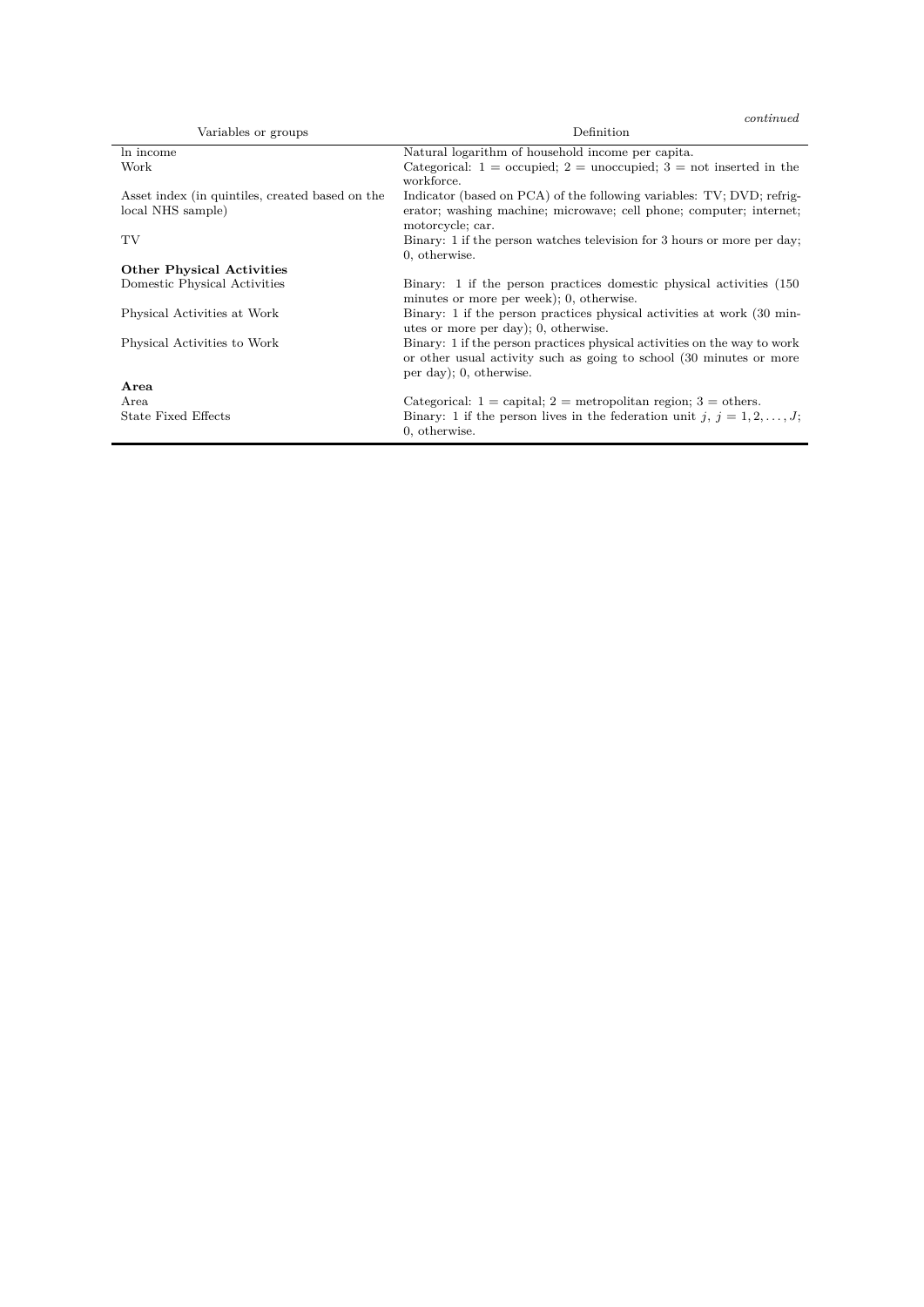<span id="page-18-0"></span>

|                                                   |          | Women                |            |          | Men                  |            |
|---------------------------------------------------|----------|----------------------|------------|----------|----------------------|------------|
|                                                   |          | Practices Activities | Difference |          | Practices Activities | Difference |
|                                                   | Yes      | $\rm No$             |            | Yes      | No                   |            |
| BMI25                                             | 0.545    | 0.570                | $-0.025$   | 0.548    | 0.580                | $-0.032$   |
| BMI30                                             | 0.206    | 0.249                | $-0.043$   | 0.143    | 0.192                | $-0.049$   |
| BMI35                                             | 0.050    | 0.087                | $-0.037$   | 0.036    | 0.049                | $-0.013$   |
| Color (white)                                     | 0.532    | 0.469                | 0.063      | 0.485    | 0.472                | 0.013      |
| Age                                               | 36.530   | 37.740               | $-1.210$   | 32.480   | 38.530               | $-6.050$   |
| Partner                                           | 0.554    | 0.614                | $-0.060$   | 0.495    | 0.666                | $-0.171$   |
| Capital                                           | 0.308    | 0.283                | 0.025      | 0.322    | 0.256                | 0.066      |
| Metropolitan region                               | 0.156    | 0.196                | $-0.040$   | 0.161    | 0.203                | $-0.042$   |
| Other areas                                       | 0.536    | 0.521                | 0.015      | 0.517    | 0.541                | $-0.024$   |
| Fruits and vegetables <sup><math>\mp</math></sup> | 0.489    | 0.632                | $-0.143$   | 0.590    | 0.680                | $-0.090$   |
| Meat with $fat\mp$                                | 0.204    | 0.318                | $-0.114$   | 0.420    | 0.499                | $-0.079$   |
| $Alcohol^{\mp}$                                   | 0.234    | 0.141                | 0.093      | 0.427    | 0.384                | 0.043      |
| $\textnormal{Salt}\,^{\mp}$                       | 0.141    | 0.144                | $-0.003$   | 0.172    | 0.190                | $-0.018$   |
| $Milk^{\mp}$                                      | 0.490    | 0.378                | 0.112      | 0.379    | 0.376                | 0.003      |
| $Beans+$                                          | 0.399    | 0.323                | 0.076      | 0.264    | 0.215                | 0.049      |
| $Fish \pm$                                        | 0.381    | 0.486                | $-0.105$   | 0.420    | 0.470                | $-0.050$   |
| $Soda^{\mp}$                                      | 0.192    | 0.256                | $-0.064$   | 0.294    | 0.327                | $-0.033$   |
| $Sweets \pm$                                      | 0.236    | 0.248                | $-0.012$   | 0.240    | 0.205                | 0.035      |
| Never smoked daily                                | 0.837    | 0.800                | 0.037      | 0.808    | 0.679                | 0.129      |
| Has smoked daily                                  | 0.103    | 0.085                | 0.018      | 0.096    | 0.136                | $-0.040$   |
| Smokes daily                                      | 0.060    | 0.115                | $-0.055$   | 0.096    | 0.185                | $-0.089$   |
| Endemic agents                                    | 0.731    | 0.750                | $-0.019$   | 0.728    | 0.743                | $-0.015$   |
| Medical appointments                              | 0.859    | 0.792                | 0.067      | 0.656    | 0.639                | 0.017      |
| Health insurance                                  | 0.380    | 0.236                | 0.144      | 0.320    | 0.232                | 0.088      |
| Recommendation of activities                      | 0.231    | 0.204                | 0.027      | 0.124    | 0.173                | $-0.049$   |
| Sewage                                            | 0.875    | 0.823                | 0.052      | 0.858    | 0.822                | 0.036      |
| Water                                             | 0.936    | 0.925                | 0.011      | 0.934    | 0.916                | 0.018      |
| Waste                                             | 0.992    | 0.981                | 0.011      | 0.985    | 0.978                | 0.007      |
| $\#$ of hildren $\leq 6$ years                    | 0.252    | 0.384                | $-0.132$   | 0.257    | 0.323                | $-0.066$   |
| # of children $\geq 7$ and $\leq 14$ years        | 0.384    | 0.472                | $-0.088$   | 0.324    | 0.419                | $-0.095$   |
| # of people $\geq$ 15 years                       | 2.897    | 2.881                | 0.016      | 2.977    | 2.843                | 0.134      |
| Uneducated                                        | 0.040    | 0.087                | $-0.047$   | 0.039    | 0.099                | $-0.061$   |
| Unfinished elementary/middle school               | 0.108    | 0.211                | $-0.103$   | 0.118    | 0.250                | $-0.132$   |
| Finished elementary/middle school                 | 0.070    | 0.103                | $-0.033$   | 0.101    | 0.119                | $-0.018$   |
| Unfinished high school                            | 0.059    | 0.068                | $-0.009$   | 0.076    | 0.065                | 0.011      |
| Finished high school                              | 0.362    | 0.341                | 0.021      | 0.390    | 0.309                | 0.081      |
| Unfinished higher education                       | 0.078    | 0.055                | 0.023      | 0.092    | 0.050                | 0.042      |
| Finished higher education                         | 0.282    | 0.136                | 0.146      | 0.184    | $\rm 0.109$          | 0.075      |
| Domestic income per capita                        | 1682.000 | 1003.000             | 679.000    | 1704.000 | 1122.000             | 582.000    |
| Occupied                                          | 0.656    | 0.596                | 0.060      | 0.829    | 0.852                | $-0.023$   |
| Unoccupied                                        | 0.051    | 0.049                | 0.002      | 0.052    | 0.027                | 0.025      |
| Outside of workforce                              | 0.294    | 0.355                | $-0.061$   | 0.119    | 0.121                | $-0.002$   |
| Asset index (1st quintile)                        | 0.075    | 0.153                | $-0.078$   | 0.097    | 0.158                | $-0.061$   |
| Asset index (2nd quintile)                        | 0.113    | 0.188                | $-0.075$   | 0.145    | $0.191\,$            | $-0.046$   |
| Asset index (3rd quintile)                        | 0.190    | 0.226                | $-0.036$   | 0.211    | 0.216                | $-0.005$   |
| Asset index (4th quintile)                        | 0.542    | 0.382                | 0.160      | 0.469    | 0.377                | 0.092      |
| Asset index (5th quintile)                        | 0.080    | 0.051                | 0.029      | 0.078    | 0.058                | 0.020      |
| Time spent watching television                    | 0.243    | 0.329                | $-0.086$   | 0.262    | 0.270                | $-0.008$   |
| Domestic physical activities                      | 0.205    | 0.196                | 0.009      | 0.052    | 0.051                | 0.001      |
| Physical activities at work                       | 0.058    | 0.088                | $-0.030$   | 0.187    | 0.249                | $-0.062$   |
| Physical activities to work                       | 0.365    | 0.353                | 0.012      | 0.325    | 0.302                | 0.023      |
| Proximity                                         | 0.612    | 0.449                | 0.163      | 0.583    | 0.448                | 0.135      |
| Physical activity                                 |          | 0.214                |            |          | 0.310                |            |
| N(observations)                                   | 4537     | 17636                |            | 4537     | 11544                |            |

Table II – The Average of the Variables by Physical Activity

*Source*: Author's elaboration based on the data of the 2013 NHS.  $Notes: \ \bar{} \ \bar{}$  indicators of bad health habits.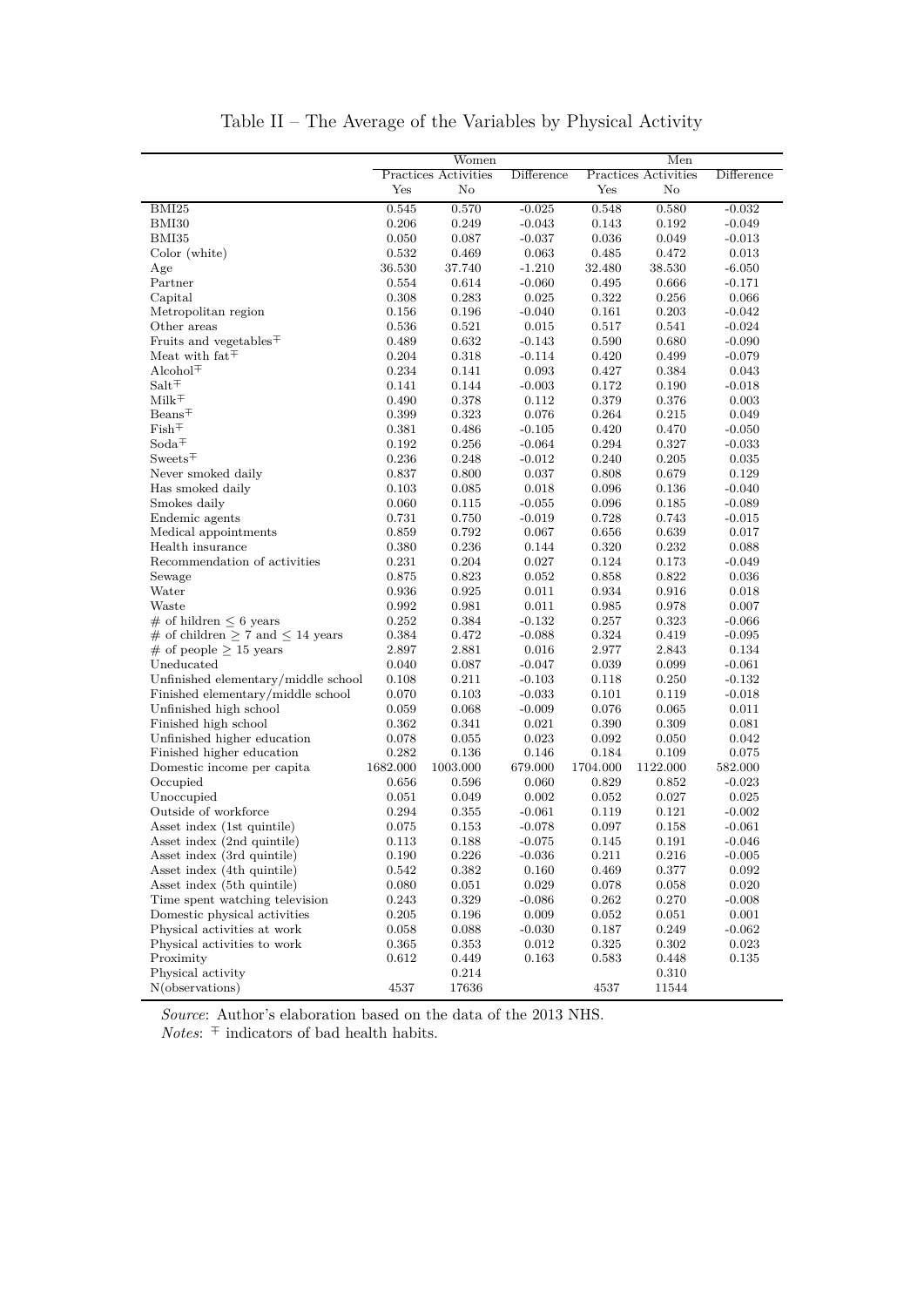|                                                   | Women                    |                         | Men                      |                       |
|---------------------------------------------------|--------------------------|-------------------------|--------------------------|-----------------------|
|                                                   | Physical Activity        | BMI <sub>25</sub>       | Physical Activity        | BMI25                 |
| Physical activity                                 |                          | $-0.2870***$            |                          | $-0.2138**$           |
| Color (whites)                                    | $-0.0066$                | (0.0626)<br>-0.0134     | $-0.0168$                | (0.1045)<br>0.0127    |
|                                                   | (0.0102)                 | (0.0116)                | (0.0127)                 | (0.0137)              |
| Age                                               | $-0.0030***$             | $0.0068***$             | $-0.0078***$             | $0.0040***$           |
|                                                   | (0.0005)                 | (0.0007)                | (0.0006)                 | (0.0013)              |
| Partner                                           | $-0.0406***$             | $0.0470***$             | $-0.0323**$              | $0.0963***$           |
|                                                   | (0.0098)                 | (0.0124)                | (0.0143)                 | (0.0183)              |
| Metropolitan region                               | 0.0062                   | 0.0084                  | $-0.0321**$              | 0.0094                |
| Other areas                                       | (0.0105)<br>$0.0477***$  | (0.0130)<br>0.0054      | (0.0136)<br>$0.0214*$    | (0.0152)<br>0.0204    |
|                                                   | (0.0098)                 | (0.0117)                | (0.0129)                 | (0.0134)              |
| Fruits and vegetables <sup><math>\pm</math></sup> | $-0.0620***$             | $-0.0176$               | $-0.0709***$             | $-0.0246*$            |
|                                                   | (0.0100)                 | (0.0118)                | (0.0125)                 | (0.0147)              |
| Meat with $\text{fat}\, \overline{\!\!\text{+}}$  | $-0.0582***$             | $0.0265**$              | $-0.0225*$               | $-0.0003$             |
|                                                   | (0.0102)                 | (0.0129)                | (0.0120)                 | (0.0130)              |
| Alcohol $\pm$                                     | $0.0732***$              | 0.0137                  | $0.0296**$               | $0.0408***$           |
| $Salt\pm$                                         | (0.0138)<br>$-0.0147$    | (0.0153)<br>$-0.0029$   | (0.0123)<br>$-0.0406***$ | (0.0128)<br>0.0217    |
|                                                   | (0.0126)                 | (0.0145)                | (0.0146)                 | (0.0163)              |
| $Milk^{\mp}$                                      | $0.0389***$              | 0.0140                  | 0.0131                   | 0.0056                |
|                                                   | (0.0096)                 | (0.0112)                | (0.0121)                 | (0.0128)              |
| $Beans+$                                          | 0.0109                   | $0.0468***$             | 0.0132                   | $0.0262*$             |
|                                                   | (0.0098)                 | (0.0113)                | (0.0139)                 | (0.0146)              |
| $\mathrm{Fish}^{\mp}$                             | $-0.0416***$             | $-0.0235**$             | $-0.0270**$              | $-0.0123$             |
| $Soda \pm$                                        | (0.0098)<br>$-0.0314***$ | (0.0114)<br>$-0.0323**$ | (0.0119)<br>$-0.0350***$ | (0.0129)<br>$-0.0011$ |
|                                                   | (0.0114)                 | (0.0127)                | (0.0127)                 | (0.0143)              |
| $Sweets \pm$                                      | $-0.0217**$              | $-0.0623***$            | 0.0076                   | $-0.0352^{\ast\ast}$  |
|                                                   | (0.0110)                 | (0.0127)                | (0.0139)                 | (0.0151)              |
| Smoked daily                                      | $0.0537***$              | 0.0216                  | $-0.0045$                | -0.0015               |
|                                                   | (0.0175)                 | (0.0194)                | (0.0195)                 | (0.0190)              |
| Smokes daily                                      | $-0.0477***$             | $-0.0898***$            | $-0.0918***$             | $-0.1531***$          |
| Endemic agents                                    | (0.0146)<br>$-0.0005$    | (0.0179)<br>0.0104      | (0.0170)<br>0.0038       | (0.0181)<br>0.0010    |
|                                                   | (0.0104)                 | (0.0128)                | (0.0135)                 | (0.0136)              |
| Medical appointments                              | $0.0387***$              | $0.0348***$             | 0.0023                   | -0.0150               |
|                                                   | (0.0114)                 | (0.0132)                | (0.0124)                 | (0.0130)              |
| Health insurance                                  | 0.0169                   | $-0.0009$               | $0.0340**$               | -0.0109               |
|                                                   | (0.0118)                 | (0.0134)                | (0.0144)                 | (0.0161)              |
| Recommendation of activities                      | $0.0407***$<br>(0.0122)  | $0.1518***$<br>(0.0138) | $-0.0184$<br>(0.0165)    | $0.1256*$<br>(0.0191) |
| Sewage                                            | 0.0041                   | 0.0030                  | 0.0040                   | 0.0083                |
|                                                   | (0.0124)                 | (0.0144)                | (0.0153)                 | (0.0159)              |
| Water                                             | $-0.0268$                | 0.0133                  | 0.0300                   | 0.0022                |
|                                                   | (0.0164)                 | (0.0176)                | (0.0204)                 | (0.0220)              |
| Waste                                             | 0.0370                   | $-0.0185$               | $-0.0269$                | 0.0050                |
| $\#$ of children $\leq 6$ years                   | (0.0311)<br>$-0.0346***$ | (0.0352)                | (0.0387)                 | (0.0424)              |
|                                                   | (0.0084)                 | 0.0019<br>(0.0090)      | $-0.0152$<br>(0.0109)    | 0.0154<br>(0.0118)    |
| # de children $\geq 7$ and $\leq 14$ years        | 0.0027                   | $0.0122*$               | $-0.0069$                | -0.0011               |
|                                                   | (0.0062)                 | (0.0073)                | (0.0085)                 | (0.0092)              |
| # of people $\geq$ 15 years                       | 0.0001                   | 0.0056                  | $0.0116**$               | $-0.0128**$           |
|                                                   | (0.0045)                 | (0.0051)                | (0.0050)                 | (0.0059)              |
| Unfinished elementary/middle school               | 0.0039                   | 0.0124                  | 0.0245                   | $-0.0128$             |
| Finished elementary/middle school                 | (0.0193)<br>0.0285       | (0.0227)<br>0.0225      | (0.0228)<br>$0.0907***$  | (0.0243)<br>-0.0066   |
|                                                   | (0.0225)                 | (0.0253)                | (0.0256)                 | (0.0299)              |
| Unfinished high school                            | 0.0356                   | $-0.0380$               | $0.0898***$              | -0.0057               |
|                                                   | (0.0246)                 | (0.0294)                | (0.0282)                 | (0.0324)              |
| Finished high school                              | $0.0475**$               | -0.0203                 | $0.1206***$              | 0.0310                |
|                                                   | (0.0191)                 | (0.0229)                | (0.0225)                 | (0.0263)              |
| Unfinished higher education                       | 0.0338                   | $-0.0333$               | $0.1093***$              | 0.0484                |
| Finished higher education                         | (0.0247)<br>$0.0811***$  | (0.0297)<br>$-0.0571**$ | (0.0306)<br>$0.1584***$  | (0.0346)<br>0.0349    |
|                                                   | (0.0230)                 | (0.0277)                | (0.0283)                 | (0.0329)              |
| Ln income                                         | $0.0404***$              | $-0.0149*$              | $0.0419***$              | $0.0483**$            |
|                                                   |                          |                         |                          | continues             |

<span id="page-19-0"></span>Table III – Marginal effects of the BMI25 indicator using the multivariate probit models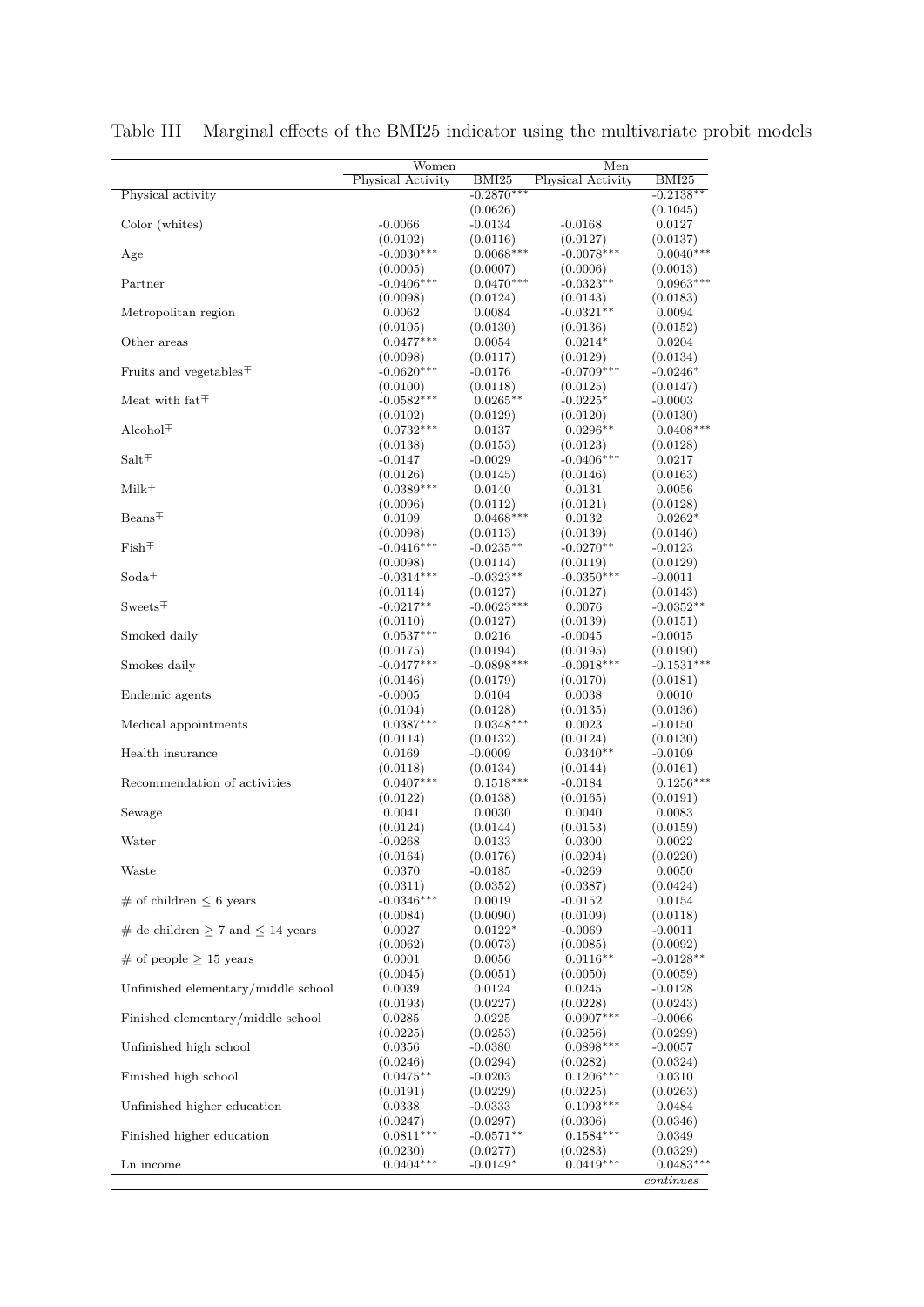|                                |                   |              |                   | continued    |  |
|--------------------------------|-------------------|--------------|-------------------|--------------|--|
|                                | Women             |              | Men               |              |  |
|                                | Physical Activity | <b>BMI25</b> | Physical Activity | BMI25        |  |
|                                | (0.0073)          | (0.0089)     | (0.0095)          | (0.0098)     |  |
| Unoccupied                     | 0.0192            | $-0.0205$    | $0.1196***$       | $-0.0356$    |  |
|                                | (0.0273)          | (0.0261)     | (0.0369)          | (0.0398)     |  |
| Outside of workforce           | 0.0154            | $-0.0153$    | 0.0314            | $-0.0391*$   |  |
|                                | (0.0112)          | (0.0127)     | (0.0197)          | (0.0206)     |  |
| Asset index (2nd quintile)     | 0.0044            | $0.0327*$    | 0.0150            | 0.0175       |  |
|                                | (0.0158)          | (0.0169)     | (0.0189)          | (0.0210)     |  |
| Asset index (3rd quintile)     | $0.0337**$        | $0.0712***$  | $0.0436**$        | $0.0597***$  |  |
|                                | (0.0167)          | (0.0177)     | (0.0192)          | (0.0219)     |  |
| Asset index (4th quintile)     | $0.0692***$       | $0.0652***$  | $0.0582***$       | $0.0602**$   |  |
|                                | (0.0176)          | (0.0189)     | (0.0203)          | (0.0239)     |  |
| Asset index (5th quintile)     | $0.0770***$       | 0.0417       | $0.0660**$        | $0.0946***$  |  |
|                                | (0.0286)          | (0.0306)     | (0.0304)          | (0.0342)     |  |
| Time spent watching television | $-0.0352***$      | $0.0292**$   | 0.0018            | 0.0072       |  |
|                                | (0.0100)          | (0.0120)     | (0.0130)          | (0.0136)     |  |
| Domestic physical activity     | $0.0236*$         | 0.0041       | 0.0220            | 0.0099       |  |
|                                | (0.0121)          | (0.0135)     | (0.0294)          | (0.0271)     |  |
| Physical activity at work      | $-0.0379**$       | 0.0006       | $-0.0077$         | $-0.0484***$ |  |
|                                | (0.0156)          | (0.0190)     | (0.0155)          | (0.0164)     |  |
| Physical activity to work      | $0.0248**$        | 0.0070       | $0.0493***$       | $-0.0347**$  |  |
|                                | (0.0101)          | (0.0113)     | (0.0129)          | (0.0152)     |  |
| Proximity                      | $0.0626***$       |              | $0.0644***$       |              |  |
|                                | (0.0091)          |              | (0.0116)          |              |  |
| <b>Fixed State Effects</b>     | Yes               | Yes          | Yes               | Yes          |  |
| N (observations)               | 22173             | 22173        | 22173             | 22173        |  |

*<sup>a</sup> Source*: Author's elaboration based on the data of the 2013 NHS.

*b Notes*: <sup>∓</sup> indicates poor health habits. The outcomes are binary variables with 1 indicating better health (e.g., not having arthritis). Standard errors in parentheses. \*\*\* p<0.01, \*\* p<0.05, \* p<0.1.